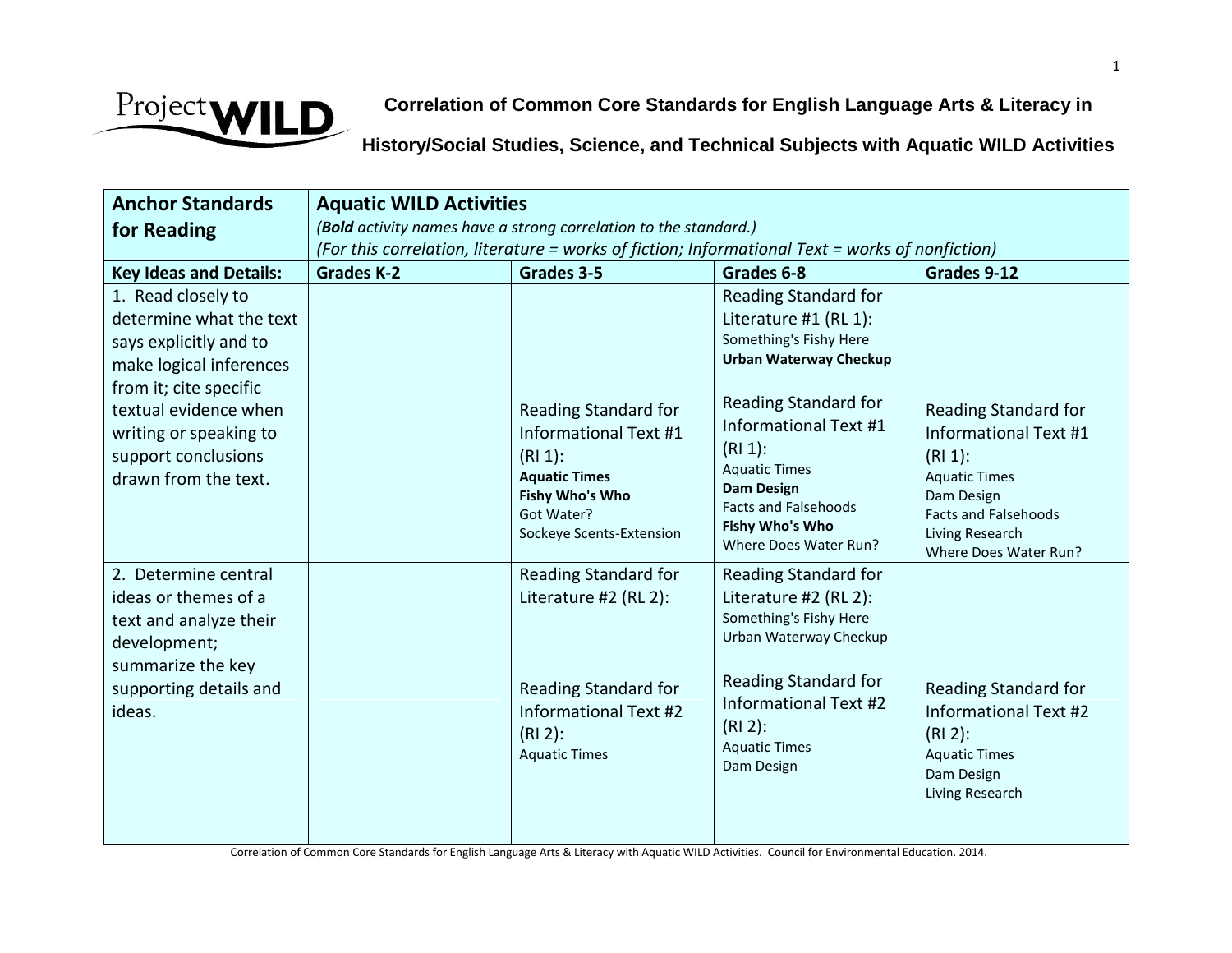| <b>Key Ideas and Details:</b> | <b>Grades K-2</b> | Grades 3-5                             | Grades 6-8                                            | Grades 9-12                  |
|-------------------------------|-------------------|----------------------------------------|-------------------------------------------------------|------------------------------|
| 3. Analyze how and why        |                   |                                        | <b>Reading Standard for</b>                           |                              |
| individuals, events, and      |                   |                                        | Literature #3 (RL 3):                                 |                              |
| ideas develop and             |                   |                                        | Something's Fishy Here                                |                              |
| interact over the course      |                   |                                        |                                                       | <b>Reading Standard for</b>  |
| of the text.                  |                   |                                        |                                                       | <b>Informational Text #3</b> |
|                               |                   |                                        |                                                       | $(R13)$ :                    |
|                               |                   |                                        |                                                       | Living Research              |
| <b>Craft and Structure:</b>   | <b>Grades K-2</b> | Grades 3-5                             | Grades 6-8                                            | Grades 9-12                  |
| 4. Interpret words and        |                   |                                        | <b>Reading Standard for</b>                           |                              |
| phrases as they are used      |                   |                                        | Literature #4 (RL 4):                                 |                              |
| in a text, including          |                   |                                        | Something's Fishy Here                                |                              |
| determining technical,        |                   |                                        | Urban Waterway Checkup                                |                              |
| connotative, and              |                   | <b>Reading Standard for</b>            |                                                       |                              |
| figurative meanings, and      |                   | <b>Informational Text #4</b>           | <b>Reading Standard for</b>                           | <b>Reading Standard for</b>  |
| analyze how specific          |                   | $(RI 4)$ :                             | Informational Text #4                                 | Informational Text #4        |
| word choices shape            |                   | <b>Blue Ribbon Niche</b>               | $(RI 4)$ :                                            | $(RI 4)$ :                   |
| meaning or tone.              |                   | Designing a Habitat<br>Fishy Who's Who | <b>Facts and Falsehoods</b>                           | <b>Facts and Falsehoods</b>  |
|                               |                   | Got Water?                             | Fishy Who's Who                                       | Where Does Water Run?        |
|                               |                   | <b>Mermaids and Manatees</b>           | <b>Mermaids and Manatees</b><br>Where Does Water Run? |                              |
|                               |                   | Sockeye Scents-Extension               |                                                       |                              |
| <b>Craft and Structure:</b>   | <b>Grades K-2</b> | Grades 3-5                             | Grades 6-8                                            | Grades 9-12                  |
| 5. Analyze the structure      |                   |                                        |                                                       |                              |
| of texts, including how       |                   |                                        |                                                       |                              |
| specific sentences,           |                   |                                        |                                                       |                              |
| paragraphs, and larger        |                   | <b>Reading Standard for</b>            | Reading Standard for                                  | Reading Standard for         |
| portions of the text          |                   | <b>Informational Text #5</b>           | <b>Informational Text #5</b>                          | Informational Text #5        |
| (e.g., a section, chapter,    |                   | $(RI5)$ :                              | $(RI_5)$ :                                            | $(RI_5)$ :                   |
| scene, or stanza) relate      |                   | <b>Aquatic Times</b>                   | <b>Facts and Falsehoods</b>                           | <b>Facts and Falsehoods</b>  |
| to each other and the         |                   |                                        |                                                       |                              |
| whole.                        |                   |                                        |                                                       |                              |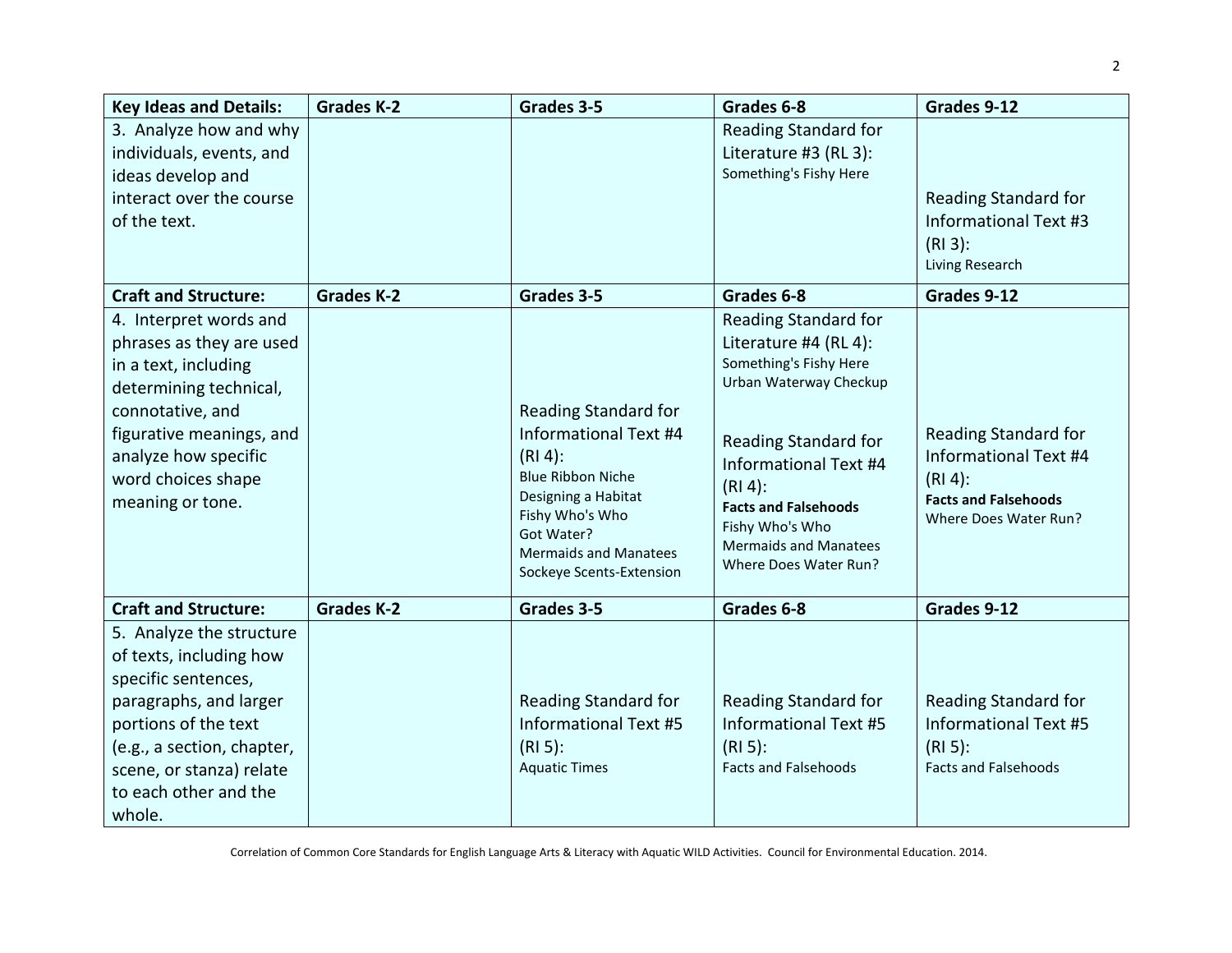| <b>Craft and Structure:</b>             | <b>Grades K-2</b> | Grades 3-5                                                  | Grades 6-8                                            | Grades 9-12                                                 |
|-----------------------------------------|-------------------|-------------------------------------------------------------|-------------------------------------------------------|-------------------------------------------------------------|
| 6. Assess how point of                  |                   |                                                             |                                                       |                                                             |
| view or purpose shapes                  |                   |                                                             |                                                       |                                                             |
| the content and style of                |                   |                                                             |                                                       |                                                             |
| a text.                                 |                   | <b>Reading Standard for</b><br><b>Informational Text #6</b> | Reading Standard for<br>Informational Text #6         | <b>Reading Standard for</b><br><b>Informational Text #6</b> |
|                                         |                   | $(RI 6)$ :                                                  | $(RI_6)$ :                                            | $(RI 6)$ :                                                  |
|                                         |                   | Fishy Who's Who                                             | <b>Facts and Falsehoods</b>                           | <b>Conservation Messaging</b>                               |
|                                         |                   |                                                             | Fishy Who's Who                                       | <b>Facts and Falsehoods</b>                                 |
| Integration of                          | <b>Grades K-2</b> | Grades 3-5                                                  | Grades 6-8                                            | Grades 9-12                                                 |
| <b>Knowledge and Ideas:</b>             |                   |                                                             |                                                       |                                                             |
| 7. Integrate and                        |                   |                                                             |                                                       |                                                             |
| evaluate content                        |                   | <b>Reading Standard for</b>                                 | <b>Reading Standard for</b>                           | <b>Reading Standard for</b>                                 |
| presented in diverse                    |                   | <b>Informational Text #7</b>                                | Informational Text #7                                 | Informational Text #7                                       |
| media and formats,                      |                   | $(R17)$ :                                                   | $(RI 7)$ :                                            | $(R17)$ :                                                   |
| including visually and                  |                   | <b>Aquatic Times</b><br>Fishy Who's Who                     | <b>Aquatic Times</b><br><b>Conservation Messaging</b> | <b>Aquatic Times</b><br>Living Research                     |
| quantitatively, as well as<br>in words. |                   | Got Water?                                                  | Fishy Who's Who                                       | Where Does Water Run?                                       |
|                                         |                   | <b>Mermaids and Manatees</b>                                | <b>Mermaids and Manatees</b>                          |                                                             |
| 8. Delineate and                        |                   | Sockeye Scents-Extension                                    | Where Does Water Run?                                 |                                                             |
| evaluate the argument                   |                   |                                                             | Reading Standard for                                  | <b>Reading Standard for</b>                                 |
| and specific claims in a                |                   |                                                             | <b>Informational Text #8</b>                          | <b>Informational Text #8</b>                                |
| text, including the                     |                   |                                                             | $(RI 8)$ :                                            | $(RI 8)$ :                                                  |
| validity of the reasoning               |                   |                                                             | <b>Facts and Falsehoods</b>                           | <b>Facts and Falsehoods</b>                                 |
| as well as the relevance                |                   |                                                             |                                                       |                                                             |
| and sufficiency of the                  |                   |                                                             |                                                       |                                                             |
| evidence.                               |                   |                                                             |                                                       |                                                             |
|                                         |                   |                                                             |                                                       |                                                             |
|                                         |                   |                                                             |                                                       |                                                             |
|                                         |                   |                                                             |                                                       |                                                             |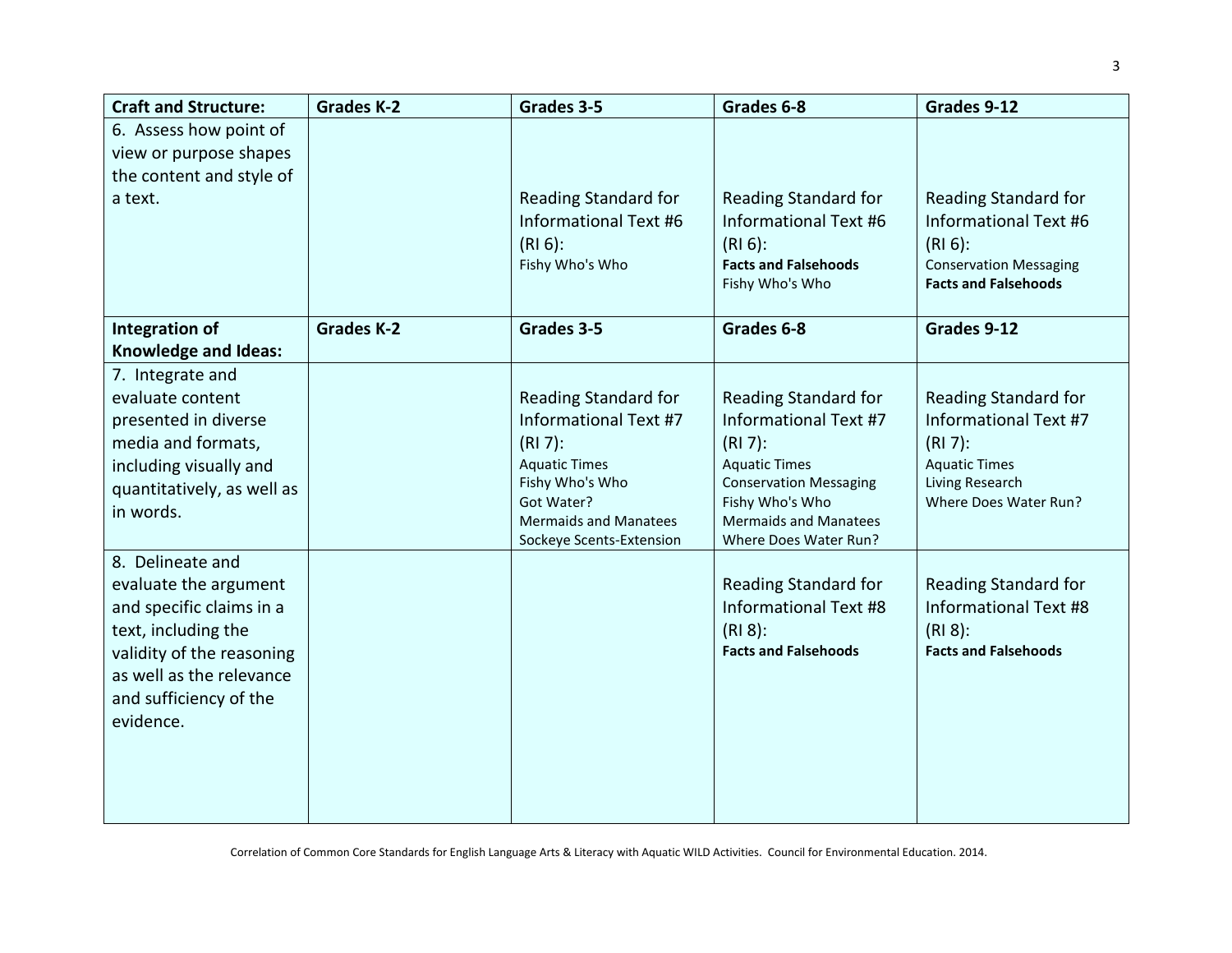| Integration of<br><b>Knowledge and Ideas:</b>                                                                                                                     | <b>Grades K-2</b> | Grades 3-5                                                                                                                                                                                                                                | Grades 6-8                                                                                                                                         | Grades 9-12                                                       |
|-------------------------------------------------------------------------------------------------------------------------------------------------------------------|-------------------|-------------------------------------------------------------------------------------------------------------------------------------------------------------------------------------------------------------------------------------------|----------------------------------------------------------------------------------------------------------------------------------------------------|-------------------------------------------------------------------|
| 9. Analyze how two or<br>more texts address<br>similar themes or topics<br>in order to build<br>knowledge or to<br>compare the<br>approaches the authors<br>take. |                   | Reading Standard for<br>Informational Text #9<br>$(RI9)$ :<br><b>Aquatic Times</b><br><b>Blue Ribbon Niche</b><br><b>Designing a Habitat</b><br>Fishy Who's Who<br>Got Water?<br><b>Mermaids and Manatees</b><br>Sockeye Scents-Extension | Reading Standard for<br>Informational Text #9<br>$(RI9)$ :<br><b>Aquatic Times</b><br>Dam Design<br><b>Facts and Falsehoods</b><br>Fishy Who's Who | <b>Reading Standard for</b><br>Informational Text #9<br>$(RI9)$ : |
| <b>Range of Reading and</b><br><b>Level of Text</b><br><b>Complexity:</b>                                                                                         | <b>Grades K-2</b> | Grades 3-5                                                                                                                                                                                                                                | Grades 6-8                                                                                                                                         | Grades 9-12                                                       |
| 10. Read and<br>comprehend complex<br>literary and<br>informational texts<br>independently and<br>proficiently.                                                   |                   |                                                                                                                                                                                                                                           |                                                                                                                                                    |                                                                   |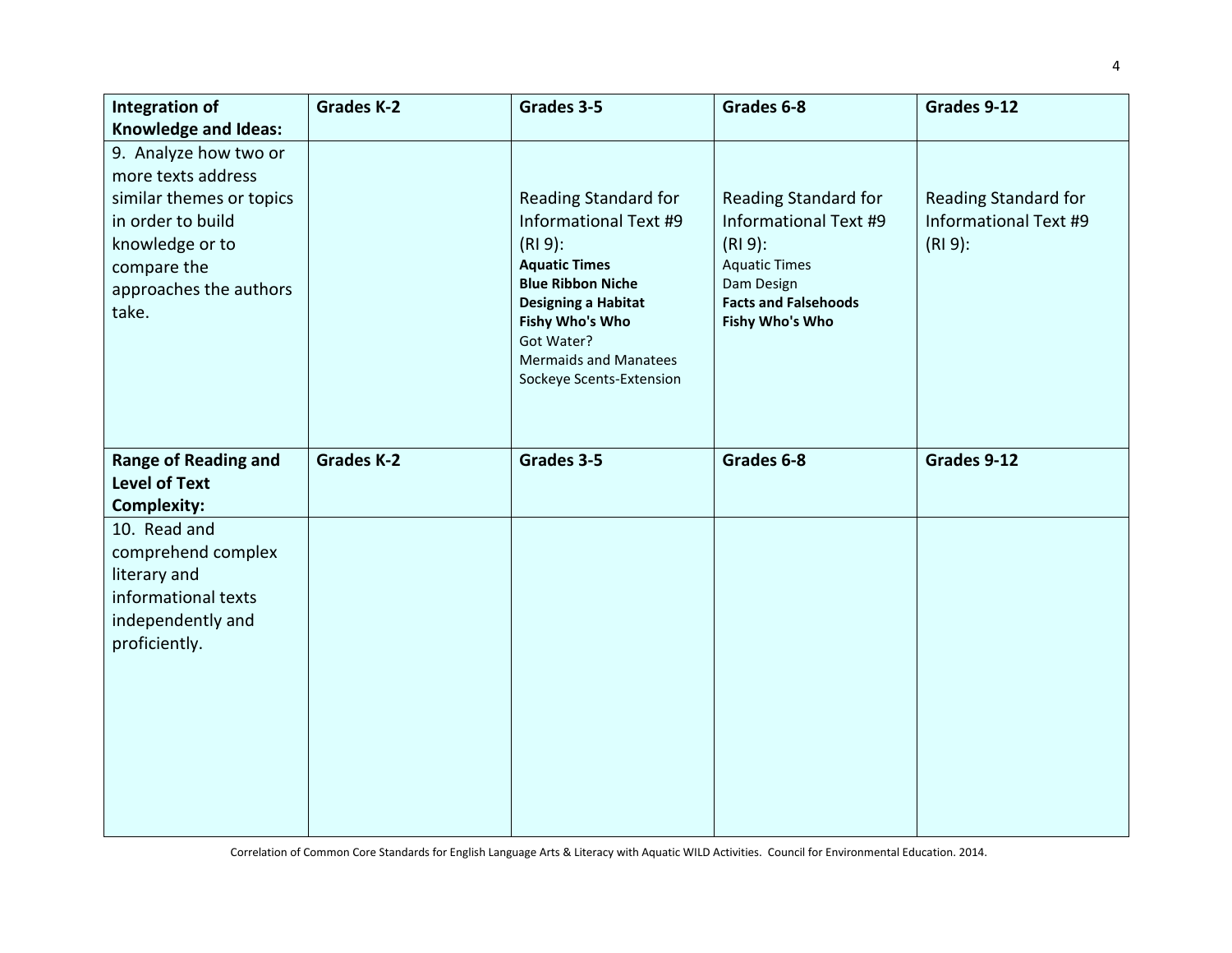| <b>Anchor Standards</b><br>for Writing                                                                                                                                                                            | <b>Aquatic WILD Activities</b><br>(Bold activity names have a strong correlation to the standard.) |                                                                                                                                                                                                   |                                                                                                                                                                                                                                                                                                                                                                                                                                                         |                                                                                                                                                                                                                                                                                                         |
|-------------------------------------------------------------------------------------------------------------------------------------------------------------------------------------------------------------------|----------------------------------------------------------------------------------------------------|---------------------------------------------------------------------------------------------------------------------------------------------------------------------------------------------------|---------------------------------------------------------------------------------------------------------------------------------------------------------------------------------------------------------------------------------------------------------------------------------------------------------------------------------------------------------------------------------------------------------------------------------------------------------|---------------------------------------------------------------------------------------------------------------------------------------------------------------------------------------------------------------------------------------------------------------------------------------------------------|
| <b>Text Types and</b><br><b>Purposes:</b>                                                                                                                                                                         | <b>Grades K-2</b>                                                                                  | Grades 3-5                                                                                                                                                                                        | Grades 6-8                                                                                                                                                                                                                                                                                                                                                                                                                                              | Grades 9-12                                                                                                                                                                                                                                                                                             |
| 1. Write arguments to<br>support claims in an<br>analysis of substantive<br>topics or texts, using<br>valid reasoning and<br>relevant and sufficient<br>evidence.                                                 |                                                                                                    | Writing Standard #1<br>$(W 1)$ :<br><b>Aquatic Times</b>                                                                                                                                          | Writing Standard #1<br>$(W 1)$ :<br><b>Aquatic Times</b>                                                                                                                                                                                                                                                                                                                                                                                                | Writing Standard #1<br>$(W 1)$ :<br><b>Aquatic Times</b>                                                                                                                                                                                                                                                |
| 2. Write<br>informative/explanatory<br>texts to examine and<br>convey complex ideas<br>and information clearly<br>and accurately through<br>the effective selection,<br>organization, and<br>analysis of content. | Writing Standard #2<br>$(W 2)$ :<br>Aqua Words<br>Water Safari                                     | Writing Standard #2<br>$(W 2)$ :<br>Aqua Words<br><b>Aquatic Times</b><br>Edge of Home-Evaluation #1<br>Fishy Who's Who<br>Got Water?<br><b>Mermaids and Manatees</b><br>Sockeye Scents-Extension | Writing Standard #2<br>$(W 2)$ :<br><b>Aquatic Times</b><br><b>Conservation Messaging</b><br><b>Dam Design</b><br>Edge of Home-Evaluation #1<br>Facts & Falsehoods-Optional<br>Fishy Who's Who<br><b>Gone Fishing</b><br><b>Mermaids &amp; Manatees</b><br>Puddle Wonders!<br>Something's Fishy Here-<br><b>STEM</b><br>Urban Waterway Checkup<br>Watershed-Evaluations<br>Where Does Water Run?<br>Working for Wildlife-<br><b>Extensions and STEM</b> | Writing Standard #2<br>$(W 2)$ :<br><b>Aquatic Times</b><br><b>Conservation Messaging</b><br><b>Dam Design</b><br>Facts & Falsehoods-Optional<br><b>Gone Fishing</b><br><b>Living Research</b><br>Watershed-Evaluations<br>Where Does Water Run?<br>Working for Wildlife-<br><b>Extensions and STEM</b> |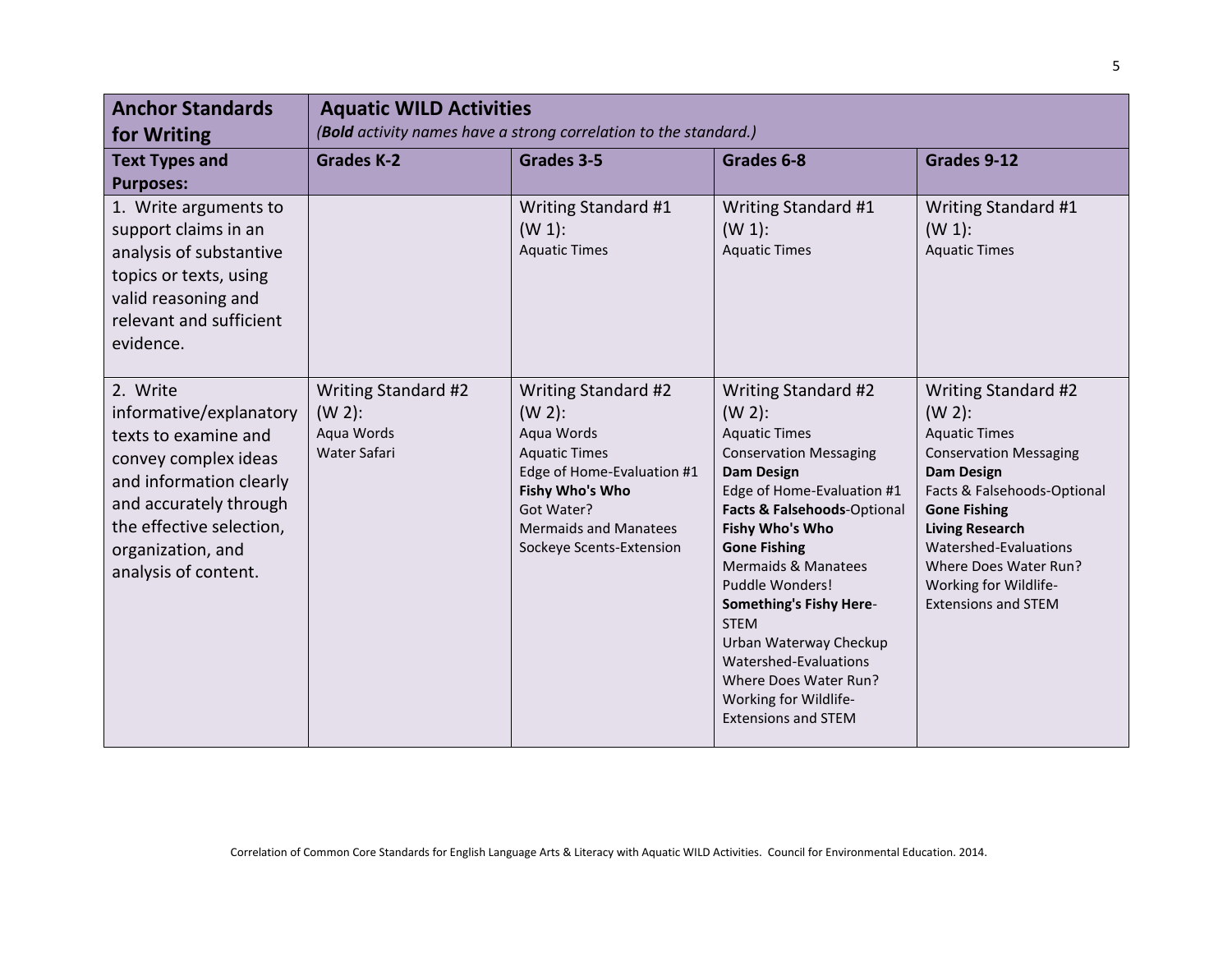| 3. Write narratives to<br>develop real or<br>imagined experiences or<br>events using effective<br>technique, well-chosen<br>details, and well-<br>structured event<br>sequences. |                                     | Writing Standard #3<br>$(W 3)$ :<br><b>Aquatic Times</b><br>Edge of Home-Evaluation#2<br>Fishy Who's Who-Evaluation<br><b>Mermaids and Manatees-</b><br>Extension<br>Riparian Retreat-Extension<br>Sockeye Scents-Extension<br><b>Water Wings</b>                                      | Writing Standard #3<br>$(W 3)$ :<br><b>Aquatic Times</b><br><b>Conservation Messaging</b><br>Edge of Home-Evaluation #2<br>Fishy Who's Who-Evaluation<br><b>Mermaids &amp; Manatees-</b><br>Extension<br>Something's Fishy Here-<br>Optional<br><b>Water Wings</b>                                                                                                                                                                                                                                  | Writing Standard #3<br>$(W 3)$ :<br><b>Aquatic Times</b><br><b>Conservation Messaging</b><br><b>Living Research</b>                                                                                                                                                                                                       |
|----------------------------------------------------------------------------------------------------------------------------------------------------------------------------------|-------------------------------------|----------------------------------------------------------------------------------------------------------------------------------------------------------------------------------------------------------------------------------------------------------------------------------------|-----------------------------------------------------------------------------------------------------------------------------------------------------------------------------------------------------------------------------------------------------------------------------------------------------------------------------------------------------------------------------------------------------------------------------------------------------------------------------------------------------|---------------------------------------------------------------------------------------------------------------------------------------------------------------------------------------------------------------------------------------------------------------------------------------------------------------------------|
| <b>Production and</b><br><b>Distribution of Writing:</b>                                                                                                                         | <b>Grades K-2</b>                   | Grades 3-5                                                                                                                                                                                                                                                                             | Grades 6-8                                                                                                                                                                                                                                                                                                                                                                                                                                                                                          | Grades 9-12                                                                                                                                                                                                                                                                                                               |
| 4. Produce clear and<br>coherent writing in<br>which the development,<br>organization, and style<br>are appropriate to task,<br>purpose, and audience.                           | This standard begins in<br>grade 3. | Writing Standard #4<br>$(W 4)$ :<br><b>Aqua Words</b><br><b>Aquatic Times</b><br><b>Edge of Home-Evaluations</b><br>Fishy Who's Who<br><b>Got Water?</b><br><b>Mermaids and Manatees</b><br><b>Riparian Retreat-Extension</b><br><b>Sockeye Scents-Extension</b><br><b>Water Wings</b> | Writing Standard #4<br>$(W 4)$ :<br><b>Aquatic Times</b><br><b>Conservation Messaging</b><br><b>Dam Design</b><br><b>Edge of Home-Evaluations</b><br>Facts & Falsehoods-Optional<br>Fishy Who's Who<br><b>Gone Fishing</b><br><b>Mermaids and Manatees</b><br><b>Puddle Wonders!</b><br>Something's Fishy Here-<br>Optional and STEM<br>Urban Waterway Checkup<br>Watershed-Evaluations<br><b>Water Wings</b><br><b>Where Does Water Run?</b><br>Working for Wildlife-<br><b>Extension and STEM</b> | Writing Standard #4<br>$(W 4)$ :<br><b>Aquatic Times</b><br><b>Conservation Messaging</b><br><b>Dam Design</b><br><b>Facts &amp; Falsehoods-Optional</b><br><b>Gone Fishing</b><br><b>Living Research</b><br>Watershed-Evaluations<br><b>Where Does Water Run?</b><br>Working for Wildlife-<br><b>Extensions and STEM</b> |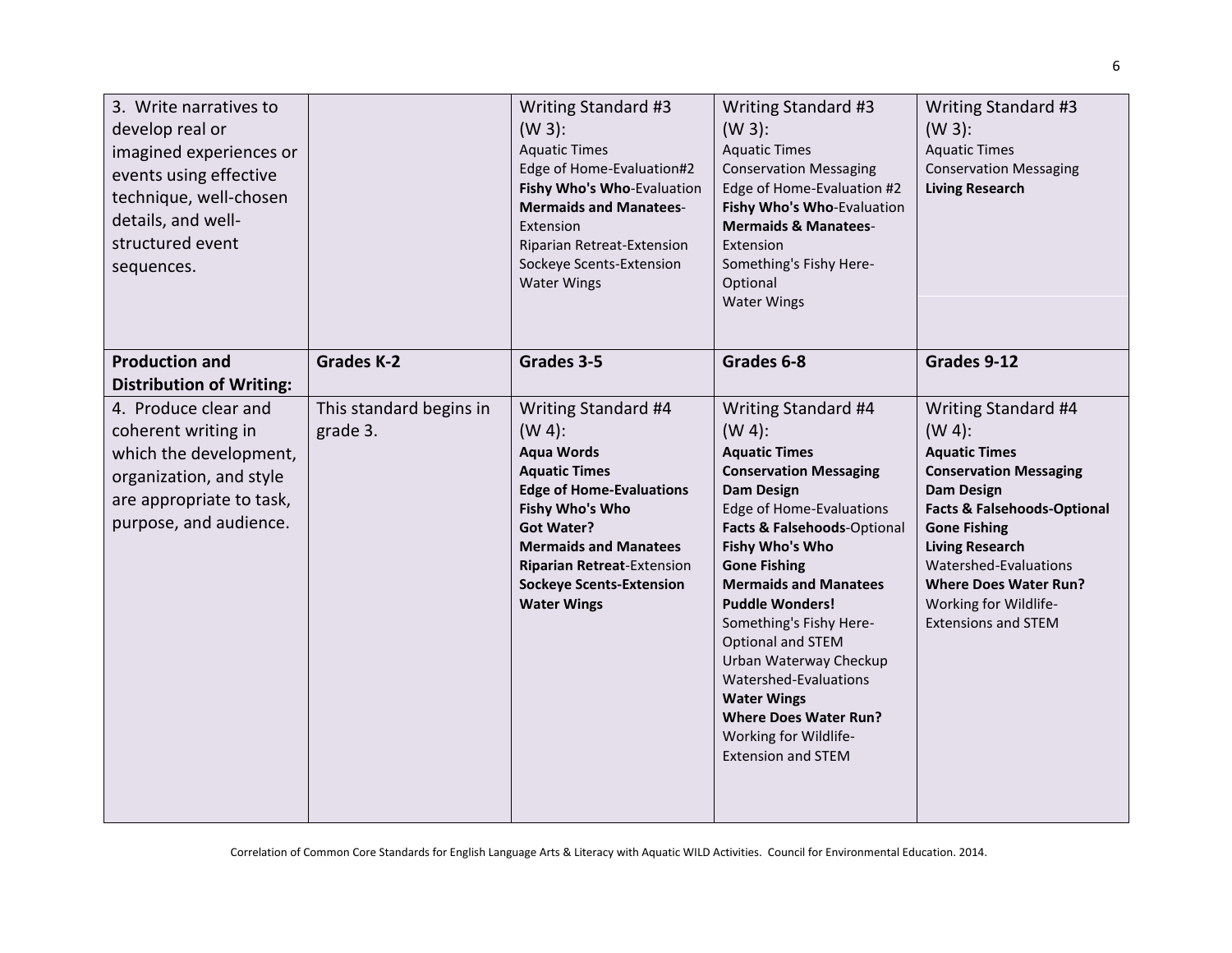| 5. Develop and<br>strengthen writing as<br>needed by planning,<br>revising, editing,<br>rewriting, or trying a<br>new approach.       | Writing Standard #5<br>$(W 5)$ :<br>Aqua Words             | Writing Standard #5<br>$(W 5)$ :<br>Aqua Words<br><b>Aquatic Times</b><br>Edge of Home-Evaluations<br>Fishy Who's Who<br>Got Water?<br><b>Mermaids and Manatees</b><br>Riparian Retreat-Extension<br>Sockeye Scents-Extension<br><b>Water Wings</b> | Writing Standard #5<br>$(W 5)$ :<br><b>Aquatic Times</b><br><b>Conservation Messaging</b><br><b>Dam Design</b><br>Edge of Home-Evaluations<br>Facts & Falsehoods-Optional<br>Fishy Who's Who<br><b>Gone Fishing</b><br><b>Mermaids and Manatees</b><br>Puddle Wonders!<br>Something's Fishy Here-<br>Optional and STEM<br>Urban Waterway Checkup<br>Watershed-Evaluations<br><b>Water Wings</b><br>Where Does Water Run?<br>Working for Wildlife-<br><b>Extension and STEM</b> | Writing Standard #5<br>$(W 5)$ :<br><b>Aquatic Times</b><br><b>Conservation Messaging</b><br>Dam Design<br>Facts & Falsehoods-Optional<br><b>Gone Fishing</b><br><b>Living Research</b><br>Watershed-Evaluations<br>Where Does Water Run?<br>Working for Wildlife-<br><b>Extensions and STEM</b> |
|---------------------------------------------------------------------------------------------------------------------------------------|------------------------------------------------------------|-----------------------------------------------------------------------------------------------------------------------------------------------------------------------------------------------------------------------------------------------------|--------------------------------------------------------------------------------------------------------------------------------------------------------------------------------------------------------------------------------------------------------------------------------------------------------------------------------------------------------------------------------------------------------------------------------------------------------------------------------|--------------------------------------------------------------------------------------------------------------------------------------------------------------------------------------------------------------------------------------------------------------------------------------------------|
| 6. Use technology,<br>including the Internet,<br>to produce and publish<br>writing and to interact<br>and collaborate with<br>others. | Writing Standard #6<br>$(W 6)$ :<br><b>Aqua Words-STEM</b> | Writing Standard #6<br>$(W 6)$ :<br><b>Aqua Words-STEM</b><br><b>Aquatic Times</b>                                                                                                                                                                  | Writing Standard #6<br>$(W 6)$ :<br><b>Aquatic Times</b><br><b>Conservation Messaging</b><br>Dam Design<br>Facts & Falsehoods-Optional<br><b>Puddle Wonders!</b>                                                                                                                                                                                                                                                                                                               | Writing Standard #6<br>$(W 6)$ :<br><b>Aquatic Times</b><br><b>Conservation Messaging</b><br>Dam Design<br>Facts & Falsehoods-Optional<br>Living Research                                                                                                                                        |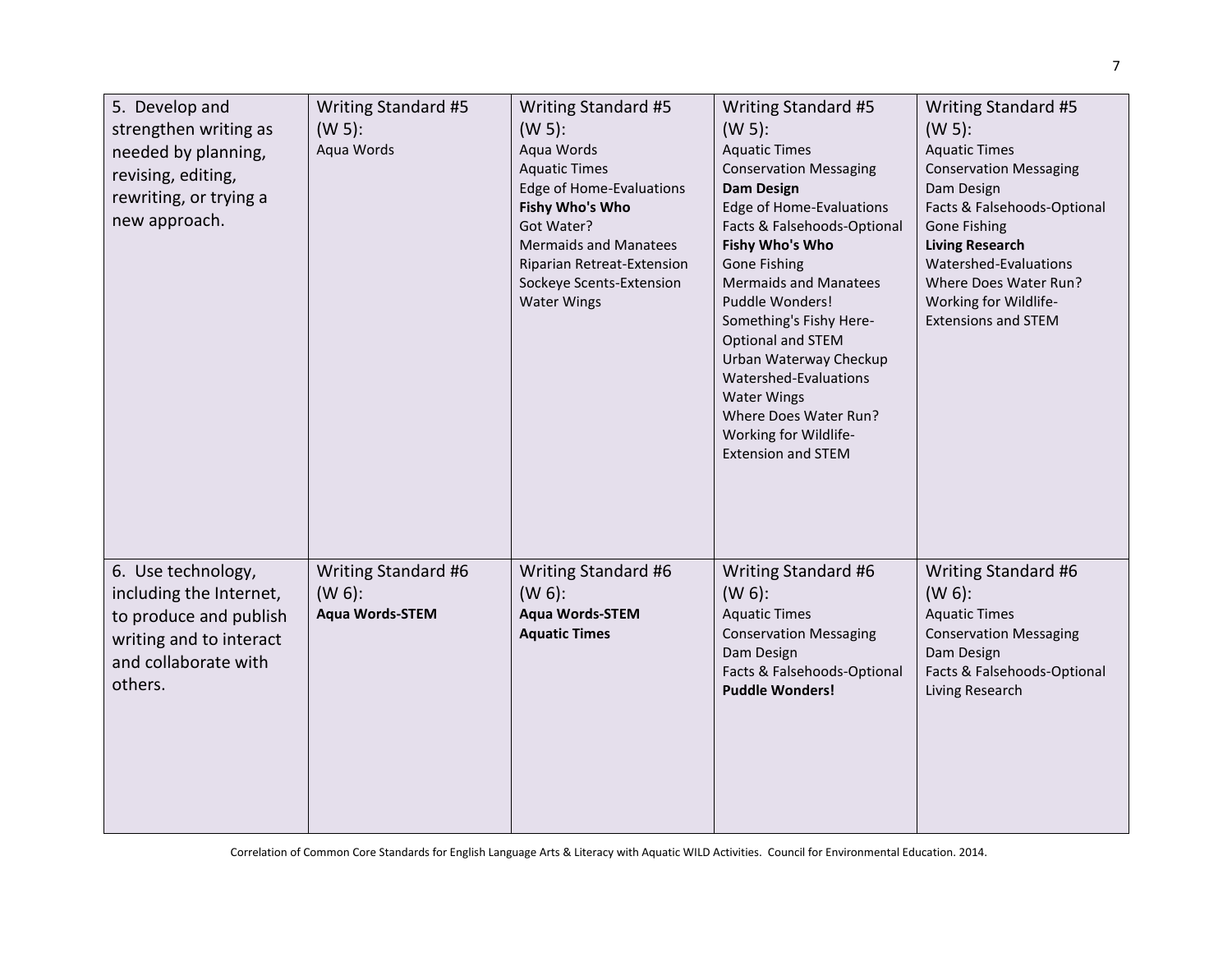| <b>Research to Build and</b>                                                                                                                                                                                 | <b>Grades K-2</b>                                              | Grades 3-5                                                                                                                                                                                                      | Grades 6-8                                                                                                                                                                                                                                                                                                                                                                                                                     | Grades 9-12                                                                                                                                                                                                                                          |
|--------------------------------------------------------------------------------------------------------------------------------------------------------------------------------------------------------------|----------------------------------------------------------------|-----------------------------------------------------------------------------------------------------------------------------------------------------------------------------------------------------------------|--------------------------------------------------------------------------------------------------------------------------------------------------------------------------------------------------------------------------------------------------------------------------------------------------------------------------------------------------------------------------------------------------------------------------------|------------------------------------------------------------------------------------------------------------------------------------------------------------------------------------------------------------------------------------------------------|
| <b>Present Knowledge:</b>                                                                                                                                                                                    |                                                                |                                                                                                                                                                                                                 |                                                                                                                                                                                                                                                                                                                                                                                                                                |                                                                                                                                                                                                                                                      |
| 7. Conduct short as well<br>as more sustained<br>research projects based<br>on focused questions,<br>demonstrating<br>understanding of the<br>subject under<br>investigation.                                |                                                                | Writing Standard #7<br>$(W 7)$ :<br><b>Aquatic Times</b><br><b>Blue Ribbon Niche</b><br>Designing a Habitat<br>Fishy Who's Who<br><b>Got Water?</b><br><b>Mermaids and Manatees</b><br>Sockeye Scents-Extension | Writing Standard #7<br>$(W 7)$ :<br><b>Aquatic Times</b><br><b>Blue Ribbon Niche</b><br><b>Conservation Messaging</b><br><b>Dam Design</b><br>Designing a Habitat<br>Facts & Falsehoods-Optional<br>Fishy Who's Who<br><b>Gone Fishing</b><br><b>Mermaids and Manatees</b><br>Puddle Wonders!<br>Something's Fishy Here-<br><b>STEM</b><br>Urban Waterway Checkup<br><b>Where Does Water Run?</b><br>Working for Wildlife-STEM | Writing Standard #7<br>$(W 7)$ :<br><b>Aquatic Times</b><br><b>Conservation Messaging</b><br><b>Dam Design</b><br>Facts & Falsehoods-Optional<br><b>Gone Fishing</b><br><b>Living Research</b><br>Where Does Water Run?<br>Working for Wildlife-STEM |
| 8. Gather relevant<br>information from<br>multiple print and digital<br>sources, assess the<br>credibility and accuracy<br>of each source, and<br>integrate the<br>information while<br>avoiding plagiarism. | Writing Standard #8<br>$(W 8)$ :<br>Aqua Words<br>Water Safari | Writing Standard #8<br>$(W 8)$ :<br>Aqua Words<br><b>Aquatic Times</b><br>Edge of Home<br>Fishy Who's Who<br>Got Water?<br>Sockeye Scents-Extension                                                             | Writing Standard #8<br>$(W 8)$ :<br><b>Aquatic Times</b><br><b>Dam Design</b><br>Facts & Falsehoods-Optional<br>Fishy Who's Who<br>Something's Fishy Here-<br><b>STEM</b>                                                                                                                                                                                                                                                      | Writing Standard #8<br>$(W 8)$ :<br><b>Aquatic Times</b><br><b>Dam Design</b><br>Facts & Falsehoods-Optional<br>Living Research<br>Working for Wildlife-STEM                                                                                         |
| 9. Draw evidence from<br>literary or informational<br>texts to support<br>analysis, reflection, and<br>research.                                                                                             | This standard begins in<br>grade 4.                            | Writing Standard #9<br>$(W 9)$ :<br><b>Aquatic Times</b><br>Fishy Who's Who                                                                                                                                     | Writing Standard #9<br>$(W 9)$ :<br><b>Aquatic Times</b><br>Dam Design<br>Facts & Falsehoods-Optional<br>Fishy Who's Who<br>Urban Waterway Checkup                                                                                                                                                                                                                                                                             | Writing Standard #9<br>$(W 9)$ :<br><b>Aquatic Times</b><br>Dam Design<br>Facts & Falsehoods<br>Living Research                                                                                                                                      |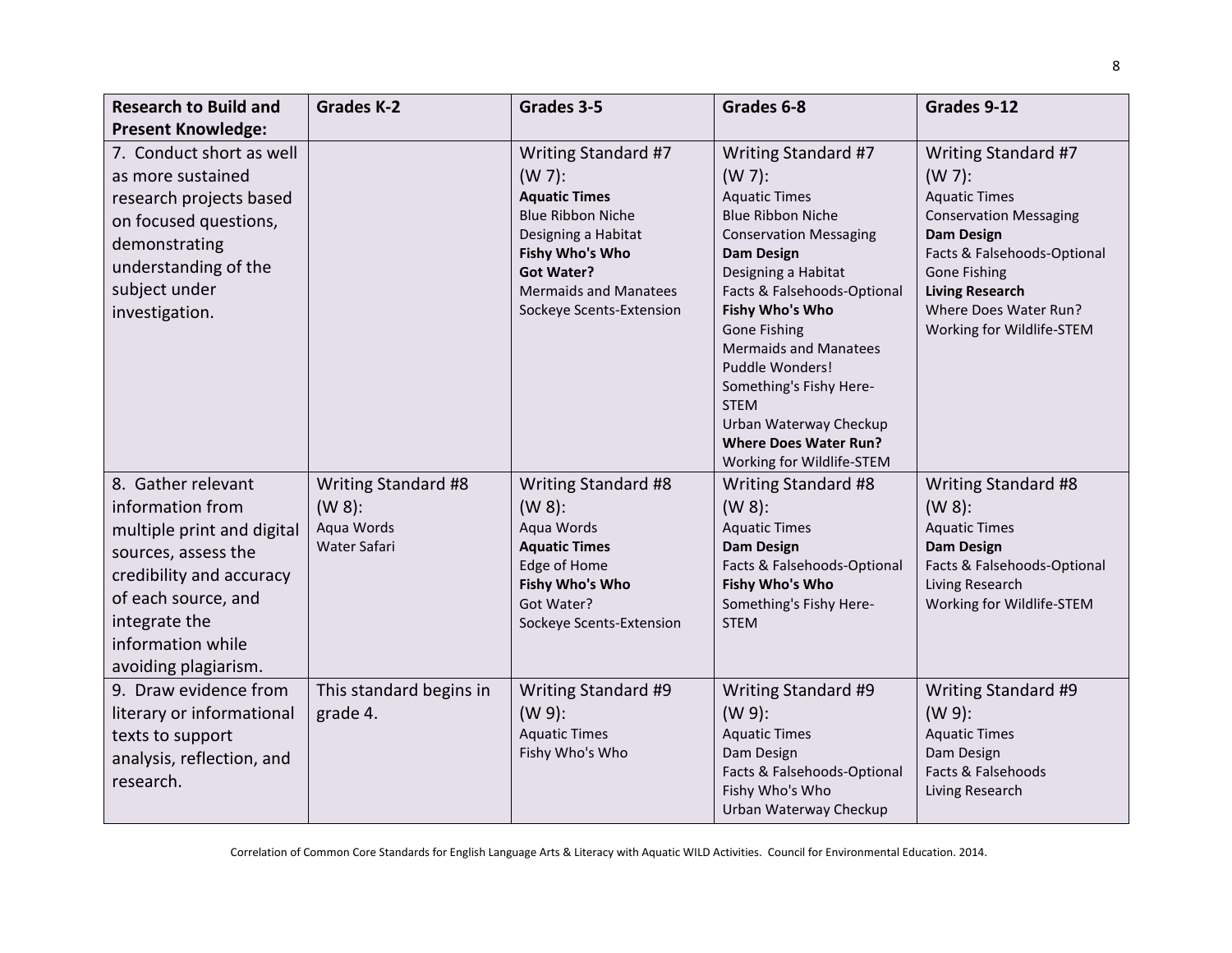| <b>Range of Writing:</b>                                                                                                                                                                                                      | <b>Grades K-2</b>                   | Grades 3-5                                                                                                                                                                                                                                            | Grades 6-8                                                                                                                                                                                                                                                                                                                                                                                                                                                                 | Grades 9-12                                                                                                                                                                                                                                                                          |
|-------------------------------------------------------------------------------------------------------------------------------------------------------------------------------------------------------------------------------|-------------------------------------|-------------------------------------------------------------------------------------------------------------------------------------------------------------------------------------------------------------------------------------------------------|----------------------------------------------------------------------------------------------------------------------------------------------------------------------------------------------------------------------------------------------------------------------------------------------------------------------------------------------------------------------------------------------------------------------------------------------------------------------------|--------------------------------------------------------------------------------------------------------------------------------------------------------------------------------------------------------------------------------------------------------------------------------------|
| 10. Write routinely over<br>extended time frames<br>(time for research,<br>reflection, and revision)<br>and shorter time frames<br>(a single sitting or a day<br>or two) for a range of<br>tasks, purposes, and<br>audiences. | This standard begins in<br>grade 3. | Writing Standard #10<br>$(W 10)$ :<br>Aqua Words<br><b>Aquatic Times</b><br>Edge of Home-Evaluations<br>Fishy Who's Who<br>Got Water?<br><b>Mermaids and Manatees</b><br>Riparian Retreat-Extension<br>Sockeye Scents-Extension<br><b>Water Wings</b> | Writing Standard #10<br>$(W 10)$ :<br><b>Aquatic Times</b><br><b>Conservation Messaging</b><br>Dam Design<br>Edge of Home-Evaluations<br>Facts & Falsehoods-Optional<br>Fishy Who's Who<br><b>Gone Fishing</b><br><b>Mermaids and Manatees</b><br>Puddle Wonders!<br>Something's Fishy Here-<br>Optional and STEM<br>Urban Waterway Checkup<br>Watershed-Evaluations<br><b>Water Wings</b><br>Where Does Water Run?<br>Working for Wildlife-<br><b>Extensions and STEM</b> | Writing Standard #10 (W<br>$10)$ :<br><b>Aquatic Times</b><br><b>Conservation Messaging</b><br>Dam Design<br>Facts & Falsehoods-Optional<br>Gone Fishing<br>Living Research<br>Watershed-Evaluations<br>Where Does Water Run?<br>Working for Wildlife-<br><b>Extensions and STEM</b> |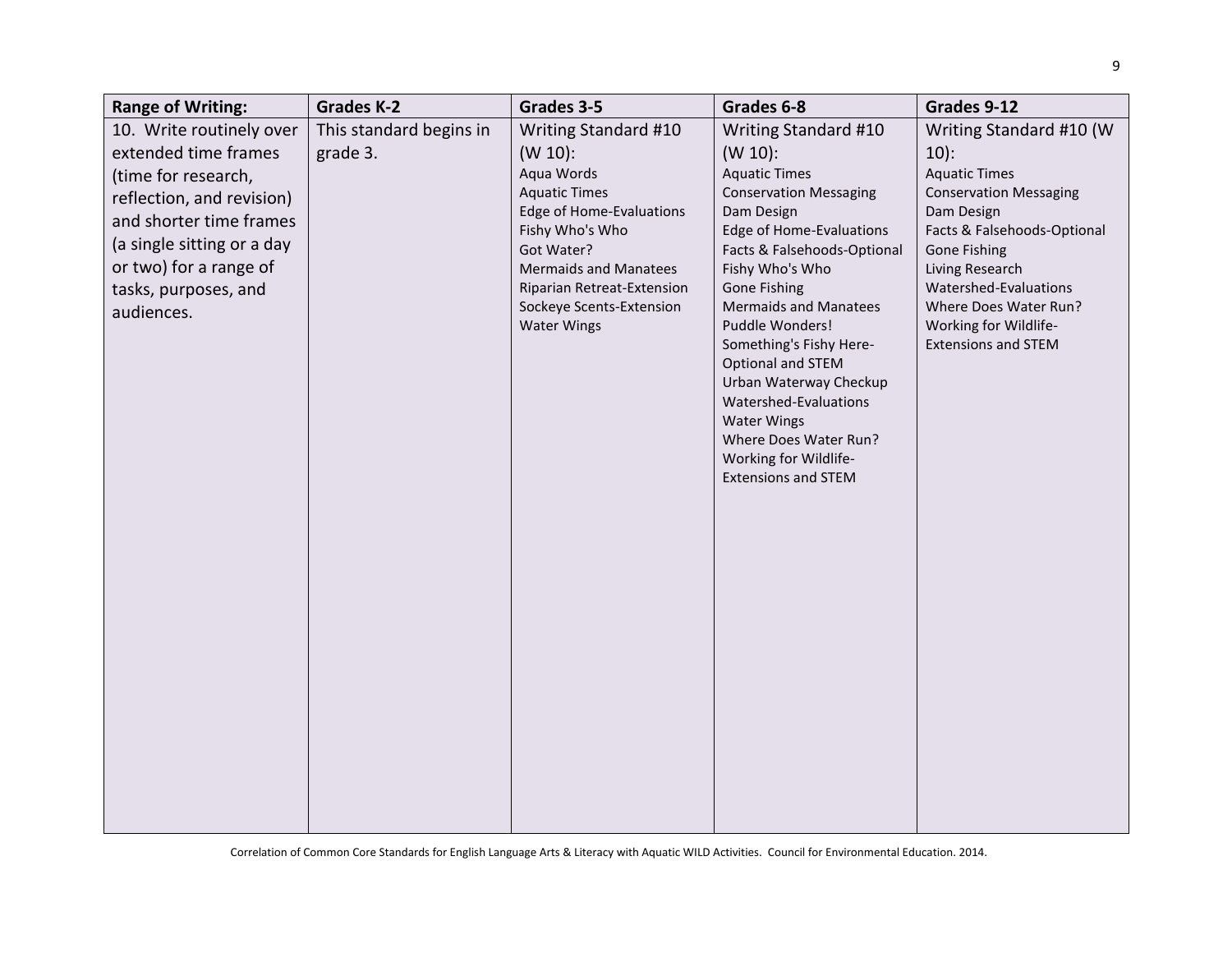| <b>Anchor Standards</b><br>for Speaking and<br><b>Listening</b>                                                                                                                                                       | <b>Aquatic WILD Activities</b><br>(Bold activity names have a strong correlation to the standard.) |                                                                                                                                                                                                                                                                                                                                       |                                                                                                                                                                                                                                                                                                                                                                                                                                                                                                |                                                                                                                                                                                                                                                                              |
|-----------------------------------------------------------------------------------------------------------------------------------------------------------------------------------------------------------------------|----------------------------------------------------------------------------------------------------|---------------------------------------------------------------------------------------------------------------------------------------------------------------------------------------------------------------------------------------------------------------------------------------------------------------------------------------|------------------------------------------------------------------------------------------------------------------------------------------------------------------------------------------------------------------------------------------------------------------------------------------------------------------------------------------------------------------------------------------------------------------------------------------------------------------------------------------------|------------------------------------------------------------------------------------------------------------------------------------------------------------------------------------------------------------------------------------------------------------------------------|
| <b>Comprehension and</b><br><b>Collaboration:</b>                                                                                                                                                                     | <b>Grades K-2</b>                                                                                  | Grades 3-5                                                                                                                                                                                                                                                                                                                            | Grades 6-8                                                                                                                                                                                                                                                                                                                                                                                                                                                                                     | Grades 9-12                                                                                                                                                                                                                                                                  |
| 1. Prepare for and<br>participate effectively in<br>a range of conversations<br>and collaborations with<br>diverse partners,<br>building on others' ideas<br>and expressing their<br>own clearly and<br>persuasively. | <b>Speaking &amp; Listening</b><br>Standard #1 (SL 1):<br><b>Aqua Words</b><br><b>Water Safari</b> | <b>Speaking &amp; Listening</b><br>Standard #1 (SL 1):<br><b>Aqua Words</b><br><b>Aquatic Times</b><br><b>Blue Ribbon Niche</b><br>Designing a Habitat<br><b>Edge of Home</b><br>Fishy Who's Who<br><b>Got Water?</b><br><b>Mermaids and Manatees</b><br><b>Riparian Retreat</b><br><b>Sockeye Scents</b><br><b>Wetland Metaphors</b> | <b>Speaking &amp; Listening</b><br>Standard #1 (SL 1):<br><b>Aquatic Times</b><br><b>Blue Ribbon Niche</b><br><b>Conservation Messaging</b><br><b>Dam Design</b><br>Designing a Habitat<br>Edge of Home<br><b>Facts and Falsehoods</b><br>Fishy Who's Who<br><b>Gone Fishing</b><br><b>Mermaids and Manatees</b><br><b>Puddle Wonders!</b><br><b>Something's Fishy Here</b><br><b>Urban Waterway Checkup</b><br>Whale of a Tail<br><b>Where Does Water Run?</b><br><b>Working for Wildlife</b> | <b>Speaking &amp; Listening</b><br>Standard #1 (SL 1):<br><b>Aquatic Times</b><br><b>Conservation Messaging</b><br>Dam Design<br><b>Facts and Falsehoods</b><br><b>Gone Fishing</b><br><b>Living Research</b><br><b>Where Does Water Run?</b><br><b>Working for Wildlife</b> |
| 2. Integrate and<br>evaluate information<br>presented in diverse<br>media and formats,<br>including visually,<br>quantitatively, and<br>orally.                                                                       | <b>Speaking &amp; Listening</b><br>Standard #2 (SL 2):<br><b>Aqua Words</b><br><b>Water Safari</b> | <b>Speaking &amp; Listening</b><br>Standard #2 (SL 2):<br><b>Aqua Words</b><br><b>Aquatic Times</b><br><b>Blue Ribbon Niche</b><br>Designing a Habitat<br>Fishy Who's Who<br>Got Water?<br><b>Mermaids and Manatees</b><br><b>Riparian Retreat</b>                                                                                    | <b>Speaking &amp; Listening</b><br>Standard #2 (SL 2):<br><b>Aquatic Times</b><br><b>Blue Ribbon Niche</b><br><b>Conservation Messaging</b><br><b>Dam Design</b><br>Designing a Habitat<br><b>Facts and Falsehoods</b><br>Fishy Who's Who<br><b>Mermaids and Manatees</b><br><b>Puddle Wonders!</b><br><b>Urban Waterway Checkup</b><br>Whale of a Tail<br>Where Does Water Run?                                                                                                               | <b>Speaking &amp; Listening</b><br>Standard #2 (SL 2):<br><b>Aquatic Times</b><br><b>Conservation Messaging</b><br>Dam Design<br><b>Facts and Falsehoods</b><br><b>Living Research</b><br><b>Where Does Water Run?</b>                                                       |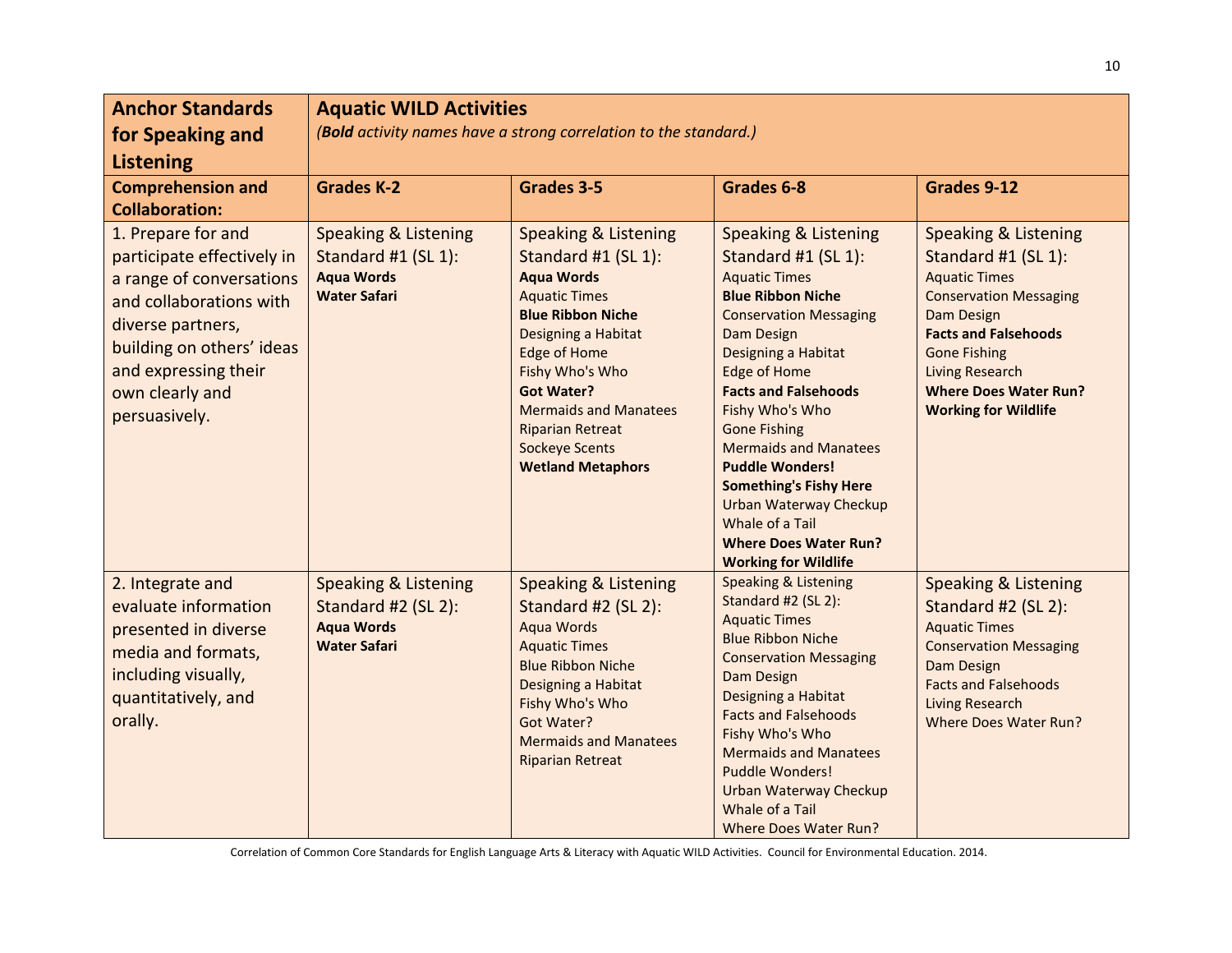| 3. Evaluate a speaker's<br>point of view, reasoning,<br>and use of evidence and<br>rhetoric.                                                                                                                                        | <b>Speaking &amp; Listening</b><br>Standard #3 (SL 3):<br><b>Water Safari</b> | <b>Speaking &amp; Listening</b><br>Standard #3 (SL 3):<br><b>Blue Ribbon Niche</b><br>Designing a Habitat                                                                                                                | <b>Speaking &amp; Listening</b><br>Standard #3 (SL 3):<br>Dam Design<br>Facts & Falsehoods-Optional                                                                                                                                                                                                                     | <b>Speaking &amp; Listening</b><br>Standard #3 (SL 3):<br>Dam Design<br>Facts & Falsehoods-Optional                                                                                                   |
|-------------------------------------------------------------------------------------------------------------------------------------------------------------------------------------------------------------------------------------|-------------------------------------------------------------------------------|--------------------------------------------------------------------------------------------------------------------------------------------------------------------------------------------------------------------------|-------------------------------------------------------------------------------------------------------------------------------------------------------------------------------------------------------------------------------------------------------------------------------------------------------------------------|-------------------------------------------------------------------------------------------------------------------------------------------------------------------------------------------------------|
| <b>Presentation of</b><br><b>Knowledge and Ideas:</b>                                                                                                                                                                               | <b>Grades K-2</b>                                                             | Grades 3-5                                                                                                                                                                                                               | Grades 6-8                                                                                                                                                                                                                                                                                                              | Grades 9-12                                                                                                                                                                                           |
| 4. Present information,<br>findings, and supporting<br>evidence such that<br>listeners can follow the<br>line of reasoning and<br>the organization,<br>development, and style<br>are appropriate to task,<br>purpose, and audience. | <b>Speaking &amp; Listening</b><br>Standard #4 (SL 4):<br><b>Water Safari</b> | <b>Speaking &amp; Listening</b><br>Standard #4 (SL 4):<br><b>Blue Ribbon Niche</b><br><b>Designing a Habitat</b><br>Got Water?<br><b>Riparian Retreat</b><br><b>Sockeye Scents-Extension</b><br><b>Wetland Metaphors</b> | <b>Speaking &amp; Listening</b><br>Standard #4 (SL 4):<br><b>Blue Ribbon Niche</b><br><b>Conservation Messaging</b><br><b>Dam Design</b><br><b>Designing a Habitat</b><br><b>Facts &amp; Falsehoods-Optional</b><br><b>Puddle Wonders!</b><br><b>Something's Fishy Here</b><br>Whale of a Tail<br>Where Does Water Run? | <b>Speaking &amp; Listening</b><br>Standard #4 (SL 4):<br><b>Conservation Messaging</b><br><b>Dam Design</b><br>Facts & Falsehoods-Optional<br><b>Living Research</b><br><b>Where Does Water Run?</b> |
| 5. Make strategic use of<br>digital media and visual<br>displays of data to<br>express information and<br>enhance understanding<br>of presentations.                                                                                | <b>Speaking &amp; Listening</b><br>Standard #5 (SL 5):<br><b>Water Safari</b> | <b>Speaking &amp; Listening</b><br>Standard #5 (SL 5):<br>Designing a Habitat<br>Got Water?<br><b>Sockeye Scents-Extension</b>                                                                                           | <b>Speaking &amp; Listening</b><br>Standard #5 (SL 5):<br><b>Conservation Messaging</b><br><b>Dam Design</b><br><b>Designing a Habitat</b><br><b>Facts &amp; Falsehoods-Optional</b><br><b>Puddle Wonders!</b><br>Whale of a Tail                                                                                       | <b>Speaking &amp; Listening</b><br>Standard #5 (SL 5):<br><b>Conservation Messaging</b><br>Dam Design<br>Facts & Falsehoods-Optional<br><b>Living Research-Optional</b>                               |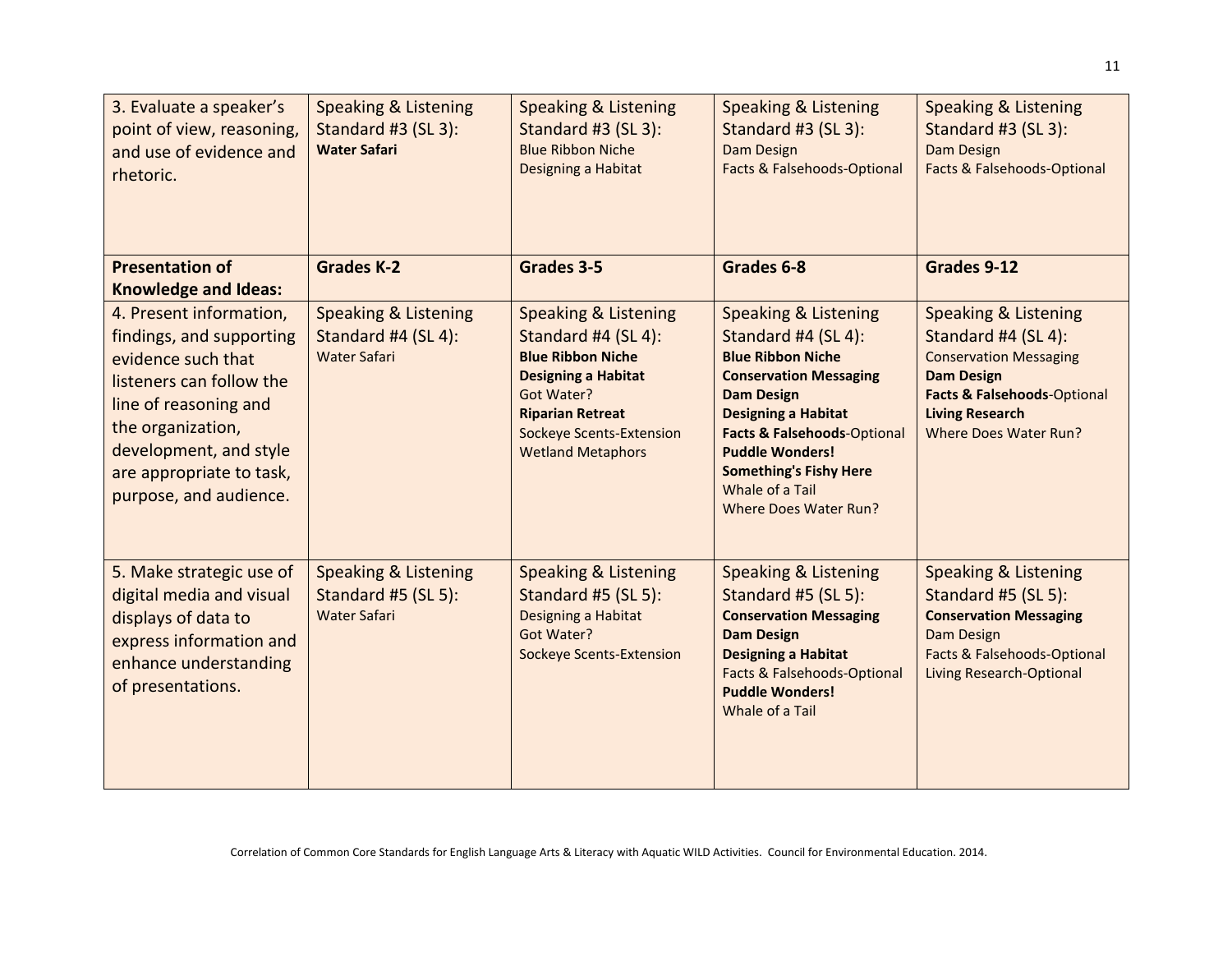| <b>Presentation of</b><br><b>Knowledge and Ideas:</b>                                                                                                      | <b>Grades K-2</b>                                                         | Grades 3-5                                                                                                                                                                                                                                                              | Grades 6-8                                                                                                                                                                                                                                                                                                                                                                             | Grades 9-12                                                                                                                                                                                                                  |
|------------------------------------------------------------------------------------------------------------------------------------------------------------|---------------------------------------------------------------------------|-------------------------------------------------------------------------------------------------------------------------------------------------------------------------------------------------------------------------------------------------------------------------|----------------------------------------------------------------------------------------------------------------------------------------------------------------------------------------------------------------------------------------------------------------------------------------------------------------------------------------------------------------------------------------|------------------------------------------------------------------------------------------------------------------------------------------------------------------------------------------------------------------------------|
| 6. Adapt speech to a<br>variety of contexts and<br>communicative tasks,<br>demonstrating<br>command of formal<br>English when indicated<br>or appropriate. | Speaking & Listening<br>Standard #6 (SL 6):<br>Aqua Words<br>Water Safari | Speaking & Listening<br>Standard #6 (SL 6):<br><b>Aquatic Times</b><br><b>Blue Ribbon Niche</b><br>Designing a Habitat<br>Fishy Who's Who<br>Got Water?<br><b>Mermaids and Manatees</b><br><b>Riparian Retreat</b><br><b>Sockeye Scents</b><br><b>Wetland Metaphors</b> | Speaking & Listening<br>Standard #6 (SL 6):<br><b>Aquatic Times</b><br><b>Blue Ribbon Niche</b><br><b>Conservation Messaging</b><br>Dam Design<br>Designing a Habitat<br>Facts & Falsehoods-Optional<br>Fishy Who's Who<br><b>Mermaids and Manatees</b><br><b>Puddle Wonders!</b><br>Something's Fishy Here<br>Whale of a Tail<br>Where Does Water Run?<br><b>Working for Wildlife</b> | Speaking & Listening<br>Standard #6 (SL 6):<br><b>Aquatic Times</b><br><b>Conservation Messaging</b><br>Dam Design<br>Facts & Falsehoods-Optional<br>Living Research<br>Where Does Water Run?<br><b>Working for Wildlife</b> |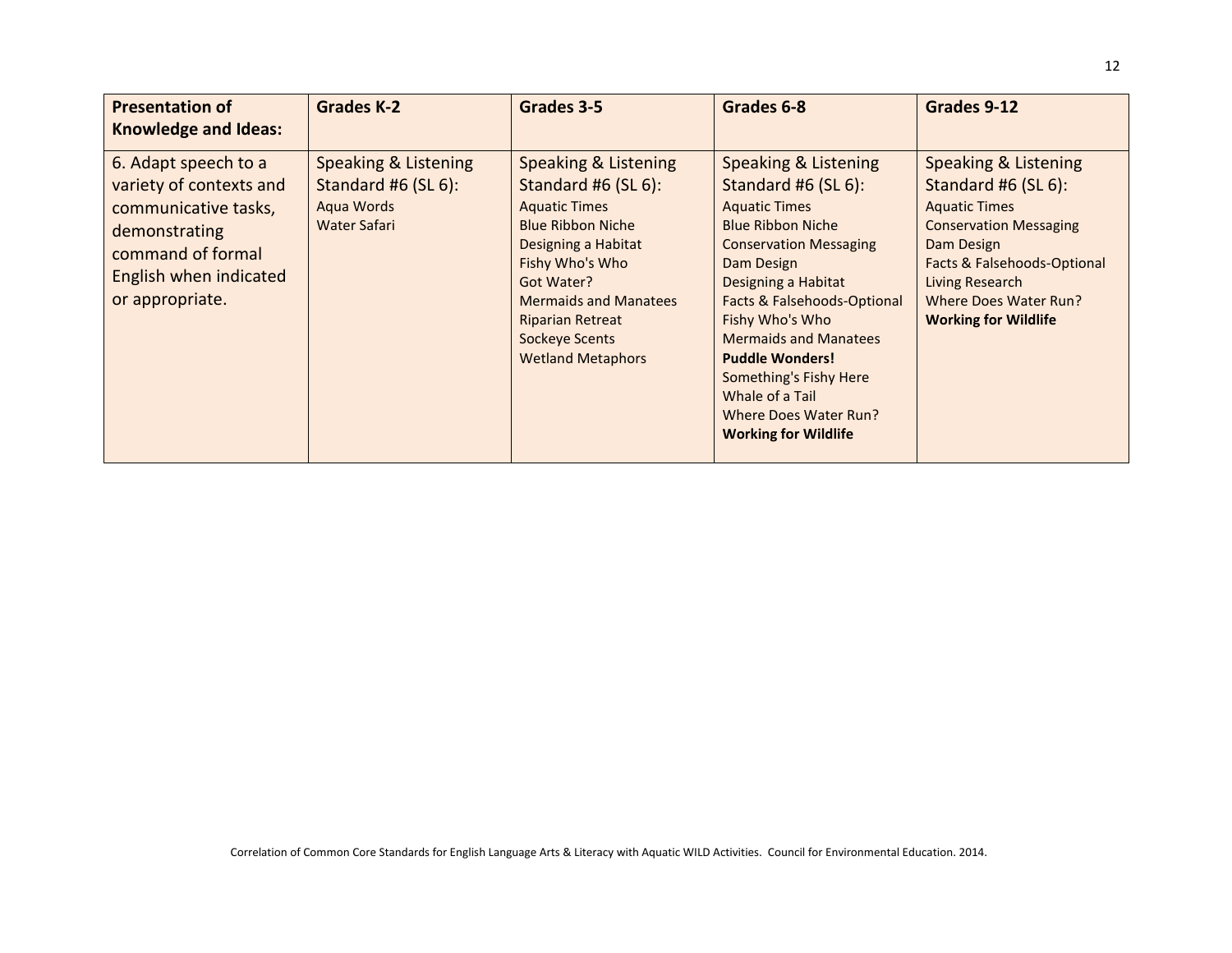| <b>Anchor Standards for</b><br>Language                                                                               | <b>Aquatic WILD Activities</b><br>(Bold activity names have a strong correlation to the standard.) |                                                                                                                                                                                                                                                                                                                   |                                                                                                                                                                                                                                                                                                                                                                                                                                   |                                                                                                                                                                                                                                                 |
|-----------------------------------------------------------------------------------------------------------------------|----------------------------------------------------------------------------------------------------|-------------------------------------------------------------------------------------------------------------------------------------------------------------------------------------------------------------------------------------------------------------------------------------------------------------------|-----------------------------------------------------------------------------------------------------------------------------------------------------------------------------------------------------------------------------------------------------------------------------------------------------------------------------------------------------------------------------------------------------------------------------------|-------------------------------------------------------------------------------------------------------------------------------------------------------------------------------------------------------------------------------------------------|
| <b>Conventions of Standard</b><br>English:                                                                            | <b>Grades K-2</b>                                                                                  | Grades 3-5                                                                                                                                                                                                                                                                                                        | Grades 6-8                                                                                                                                                                                                                                                                                                                                                                                                                        | Grades 9-12                                                                                                                                                                                                                                     |
| 1. Demonstrate command<br>of the conventions of<br>standard English grammar<br>and usage when writing or<br>speaking. | Language Standard #1<br>$(L 1)$ :<br><b>Aqua Words</b><br><b>Water Safari</b>                      | Language Standard #1<br>$(L 1)$ :<br><b>Aqua Words</b><br><b>Aquatic Times</b><br><b>Blue Ribbon Niche</b><br>Designing a Habitat<br>Edge of Home<br>Fishy Who's Who<br>Got Water?<br><b>Mermaids and Manatees</b><br><b>Riparian Retreat</b><br>Sockeye Scents<br><b>Water Wings</b><br><b>Wetland Metaphors</b> | Language Standard #1<br>$(L 1)$ :<br><b>Aquatic Times</b><br><b>Blue Ribbon Niche</b><br>Dam Design<br>Designing a Habitat<br>Edge of Home<br><b>Facts and Falsehoods</b><br>Fishy Who's Who<br><b>Gone Fishing</b><br><b>Mermaids and Manatees</b><br>Puddle Wonders!<br>Something's Fishy Here<br>Urban Waterway Checkup<br>Watershed<br><b>Water Wings</b><br>Whale of a Tail<br>Where Does Water Run?<br>Working for Wildlife | Language Standard #1<br>$(L 1)$ :<br><b>Aquatic Times</b><br><b>Conservation Messaging</b><br>Dam Design<br><b>Facts and Falsehoods</b><br><b>Gone Fishing</b><br>Living Research<br>Watershed<br>Where Does Water Run?<br>Working for Wildlife |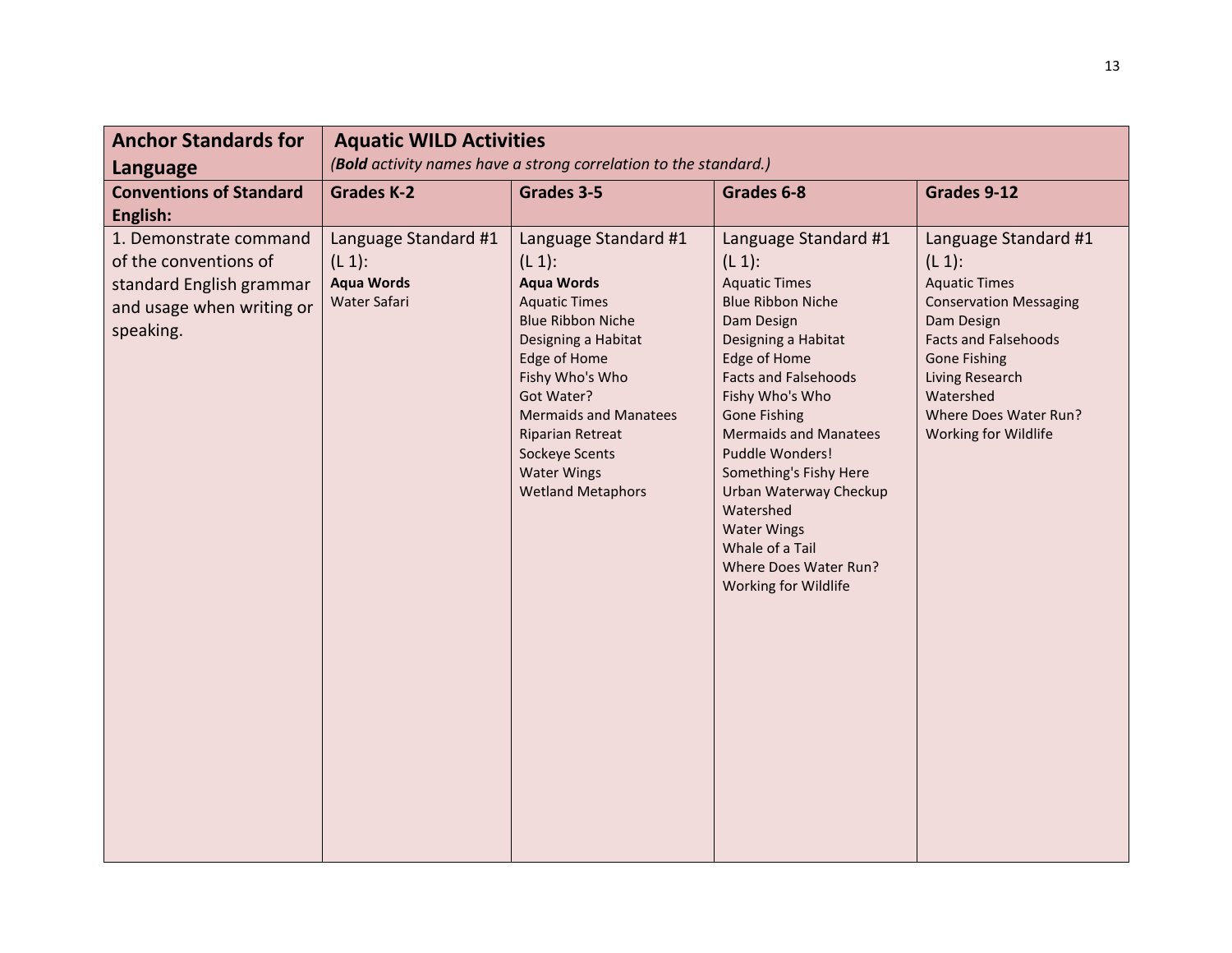| 2. Demonstrate command    | Language Standard #2 | Language Standard #2                       | Language Standard #2                           | Language Standard #2                   |
|---------------------------|----------------------|--------------------------------------------|------------------------------------------------|----------------------------------------|
| of the conventions of     | $(L 2)$ :            | $(L 2)$ :                                  | $(L 2)$ :                                      | $(L 2)$ :                              |
| standard English          | <b>Aqua Words</b>    | <b>Aqua Words</b>                          | <b>Aquatic Times</b>                           | <b>Aquatic Times</b>                   |
| capitalization,           |                      | <b>Aquatic Times</b>                       | <b>Conservation Messaging</b>                  | <b>Conservation Messaging</b>          |
| punctuation, and spelling |                      | Edge of Home                               | Dam Design                                     | Dam Design                             |
| when writing.             |                      | Fishy Who's Who                            | Edge of Home                                   | Facts & Falsehoods-Optional            |
|                           |                      | Got Water?<br><b>Mermaids and Manatees</b> | Facts & Falsehoods-Optional<br>Fishy Who's Who | <b>Gone Fishing</b><br>Living Research |
|                           |                      | Riparian Retreat-Extension                 | <b>Gone Fishing</b>                            | Watershed-Evaluations                  |
|                           |                      | Sockeye Scents-Extension                   | <b>Mermaids and Manatees</b>                   | Where Does Water Run?                  |
|                           |                      | <b>Water Wings</b>                         | Puddle Wonders!                                | Working for Wildlife-                  |
|                           |                      |                                            | Something's Fishy Here-                        | <b>Extension and STEM</b>              |
|                           |                      |                                            | Optional and STEM                              |                                        |
|                           |                      |                                            | Urban Waterway Checkup                         |                                        |
|                           |                      |                                            | Watershed-Evaluations<br><b>Water Wings</b>    |                                        |
|                           |                      |                                            | Where Does Water Run?                          |                                        |
|                           |                      |                                            | Working for Wildlife-                          |                                        |
|                           |                      |                                            | <b>Extension and STEM</b>                      |                                        |
|                           |                      |                                            |                                                |                                        |
|                           |                      |                                            |                                                |                                        |
|                           |                      |                                            |                                                |                                        |
|                           |                      |                                            |                                                |                                        |
|                           |                      |                                            |                                                |                                        |
|                           |                      |                                            |                                                |                                        |
|                           |                      |                                            |                                                |                                        |
|                           |                      |                                            |                                                |                                        |
|                           |                      |                                            |                                                |                                        |
|                           |                      |                                            |                                                |                                        |
|                           |                      |                                            |                                                |                                        |
|                           |                      |                                            |                                                |                                        |
|                           |                      |                                            |                                                |                                        |
|                           |                      |                                            |                                                |                                        |
|                           |                      |                                            |                                                |                                        |
|                           |                      |                                            |                                                |                                        |
|                           |                      |                                            |                                                |                                        |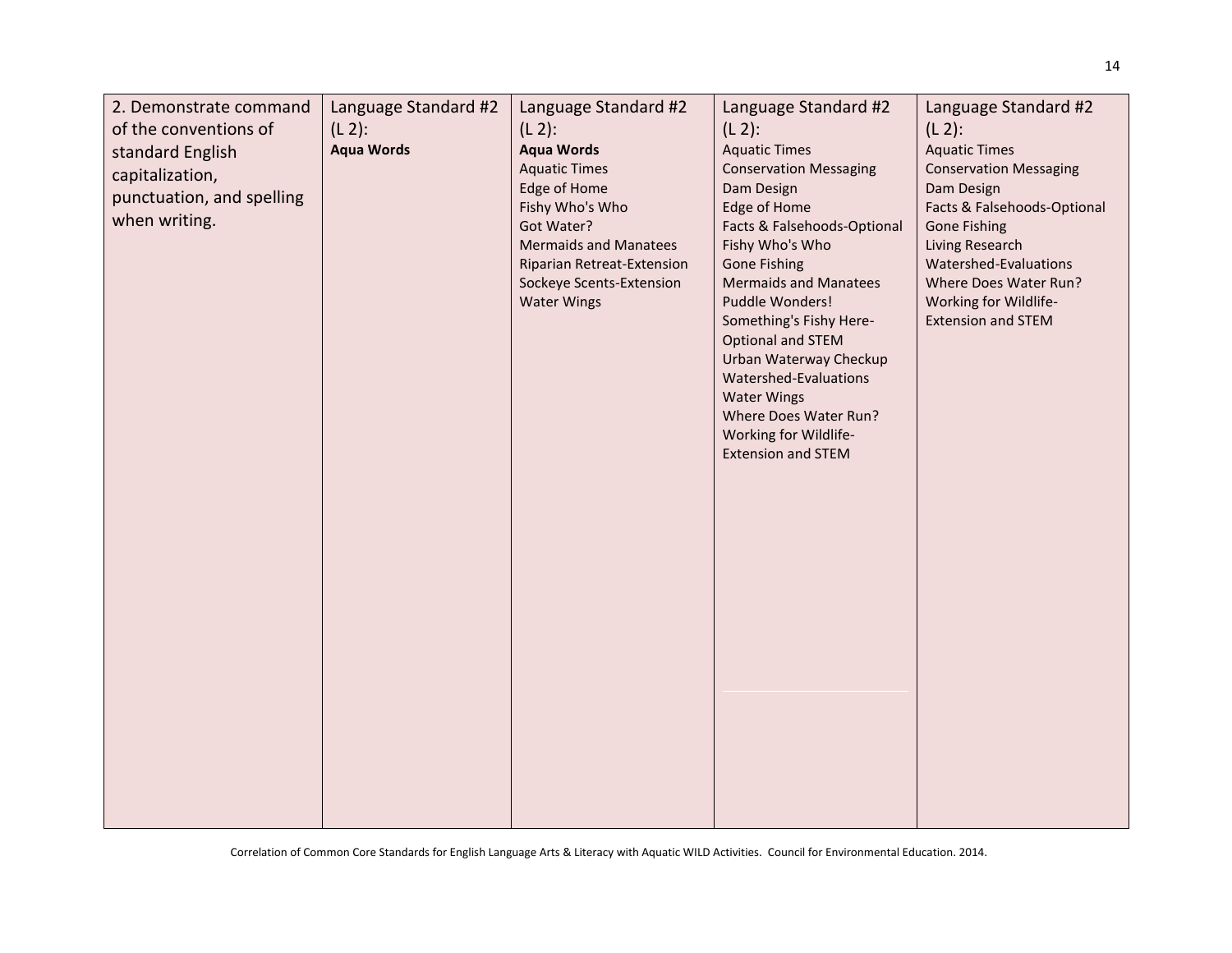| <b>Knowledge of Language:</b>                                                                                                                                                                                                      | <b>Grades K-2</b>                                                                          | Grades 3-5                                                                                                                                                                                                                                                                                                        | Grades 6-8                                                                                                                                                                                                                                                                                                                                                                                                                                                         | Grades 9-12                                                                                                                                                                                                    |
|------------------------------------------------------------------------------------------------------------------------------------------------------------------------------------------------------------------------------------|--------------------------------------------------------------------------------------------|-------------------------------------------------------------------------------------------------------------------------------------------------------------------------------------------------------------------------------------------------------------------------------------------------------------------|--------------------------------------------------------------------------------------------------------------------------------------------------------------------------------------------------------------------------------------------------------------------------------------------------------------------------------------------------------------------------------------------------------------------------------------------------------------------|----------------------------------------------------------------------------------------------------------------------------------------------------------------------------------------------------------------|
| 3. Apply knowledge of<br>language to understand<br>how language functions in<br>different contexts, to<br>make effective choices for<br>meaning of style, and to<br>comprehend more fully<br>when reading or listening.            | Language Standard #3<br>$(L 3)$ : (begins in grade 2)<br><b>Aqua Words</b><br>Water Safari | Language Standard #3<br>$(L_3)$ :<br><b>Aqua Words</b><br><b>Aquatic Times</b><br><b>Blue Ribbon Niche</b><br>Designing a Habitat<br>Edge of Home<br>Fishy Who's Who<br>Got Water?<br><b>Mermaids and Manatees</b><br><b>Riparian Retreat</b><br>Sockeye Scents<br><b>Water Wings</b><br><b>Wetland Metaphors</b> | Language Standard #3<br>$(L_3)$ :<br><b>Aquatic Times</b><br><b>Blue Ribbon Niche</b><br><b>Conservation Messaging</b><br>Dam Design<br>Designing a Habitat<br>Edge of Home<br><b>Facts and Falsehoods</b><br>Fishy Who's Who<br><b>Gone Fishing</b><br><b>Mermaids and Manatees</b><br>Puddle Wonders!<br>Something's Fishy Here<br>Urban Waterway Checkup<br>Watershed<br><b>Water Wings</b><br>Whale of a Tail<br>Where Does Water Run?<br>Working for Wildlife | Language Standard #3<br>$(L_3)$ :<br><b>Conservation Messaging</b><br>Dam Design<br>Facts & Falsehoods<br><b>Gone Fishing</b><br>Living Research<br>Watershed<br>Where Does Water Run?<br>Working for Wildlife |
| <b>Vocabulary Acquisition</b><br>and Use:                                                                                                                                                                                          | <b>Grades K-2</b>                                                                          | Grades 3-5                                                                                                                                                                                                                                                                                                        | Grades 6-8                                                                                                                                                                                                                                                                                                                                                                                                                                                         | Grades 9-12                                                                                                                                                                                                    |
| 4. Determine or clarify the<br>meaning of unknown and<br>multiple-meaning words<br>and phrases by using<br>context clues, analyzing<br>meaningful word parts,<br>and consulting general<br>and specialized reference<br>materials. |                                                                                            |                                                                                                                                                                                                                                                                                                                   | Language Standard #3<br>$(L3)$ :<br>Where Does Water Run?                                                                                                                                                                                                                                                                                                                                                                                                          | Language Standard #3<br>$(L3)$ :<br>Where Does Water Run?                                                                                                                                                      |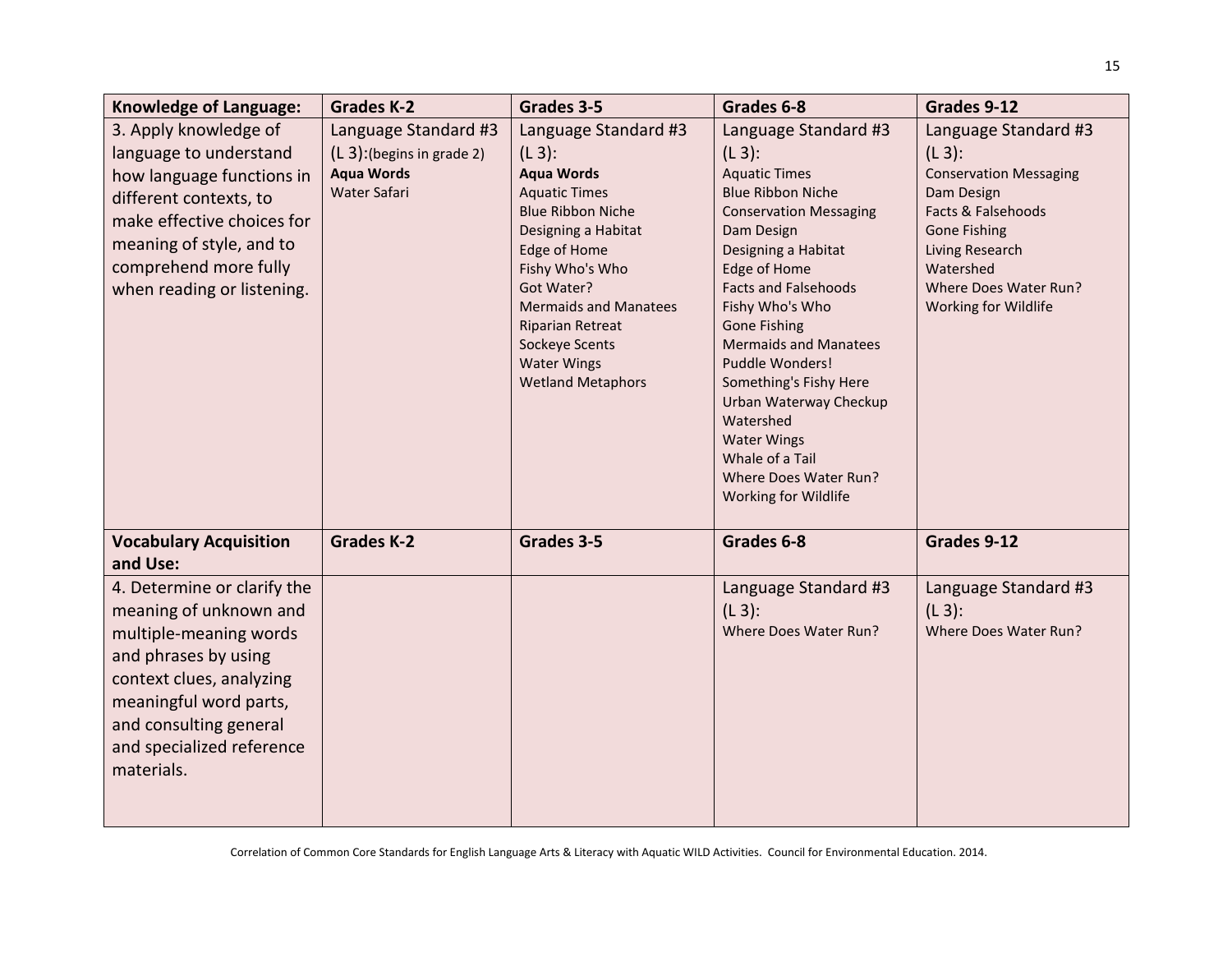| <b>Vocabulary Acquisition</b>                                                                                                                                                                                                                                                                                                                                                              | <b>Grades K-2</b>                                      | Grades 3-5                                                                                                                                                                                                                                                                                   | Grades 6-8                                                                                                                                                                                                                                                                                                                                                                                                                                                         | Grades 9-12                                                                                                                                                                                                                                            |
|--------------------------------------------------------------------------------------------------------------------------------------------------------------------------------------------------------------------------------------------------------------------------------------------------------------------------------------------------------------------------------------------|--------------------------------------------------------|----------------------------------------------------------------------------------------------------------------------------------------------------------------------------------------------------------------------------------------------------------------------------------------------|--------------------------------------------------------------------------------------------------------------------------------------------------------------------------------------------------------------------------------------------------------------------------------------------------------------------------------------------------------------------------------------------------------------------------------------------------------------------|--------------------------------------------------------------------------------------------------------------------------------------------------------------------------------------------------------------------------------------------------------|
| and Use:                                                                                                                                                                                                                                                                                                                                                                                   |                                                        |                                                                                                                                                                                                                                                                                              |                                                                                                                                                                                                                                                                                                                                                                                                                                                                    |                                                                                                                                                                                                                                                        |
| 5. Demonstrate<br>understanding of<br>figurative language, word<br>relationships, and<br>nuances in word<br>meanings.                                                                                                                                                                                                                                                                      | Language Standard #5<br>$(L 5)$ :<br><b>Aqua Words</b> | Language Standard #5<br>$(L 5)$ :<br>Aqua Words                                                                                                                                                                                                                                              |                                                                                                                                                                                                                                                                                                                                                                                                                                                                    |                                                                                                                                                                                                                                                        |
| 6. Acquire and use<br>accurately a range of<br>general academic and<br>domain-specific words<br>and phrases sufficient for<br>reading, writing, speaking,<br>and listening at the<br>college and career<br>readiness level;<br>demonstrate<br>independence in<br>gathering vocabulary<br>knowledge when<br>encountering an unknown<br>term important to<br>comprehension or<br>expression. |                                                        | Language Standard #6<br>$(L 6)$ :<br><b>Aquatic Times</b><br><b>Blue Ribbon Niche</b><br>Designing a Habitat<br>Edge of Home<br>Fishy Who's Who<br>Got Water?<br><b>Mermaids and Manatees</b><br><b>Riparian Retreat</b><br>Sockeye Scents<br><b>Water Wings</b><br><b>Wetland Metaphors</b> | Language Standard #6<br>$(L 6)$ :<br><b>Aquatic Times</b><br><b>Blue Ribbon Niche</b><br><b>Conservation Messaging</b><br>Dam Design<br>Designing a Habitat<br>Edge of Home<br><b>Facts and Falsehoods</b><br>Fishy Who's Who<br><b>Gone Fishing</b><br><b>Mermaids and Manatees</b><br>Puddle Wonders!<br>Something's Fishy Here<br>Urban Waterway Checkup<br>Watershed<br><b>Water Wings</b><br>Whale of a Tail<br>Where Does Water Run?<br>Working for Wildlife | Language Standard #6<br>$(L 6)$ :<br><b>Aquatic Times</b><br><b>Conservation Messaging</b><br>Dam Design<br><b>Facts and Falsehoods</b><br><b>Gone Fishing</b><br>Living Research<br>Watershed<br><b>Where Does Water Run?</b><br>Working for Wildlife |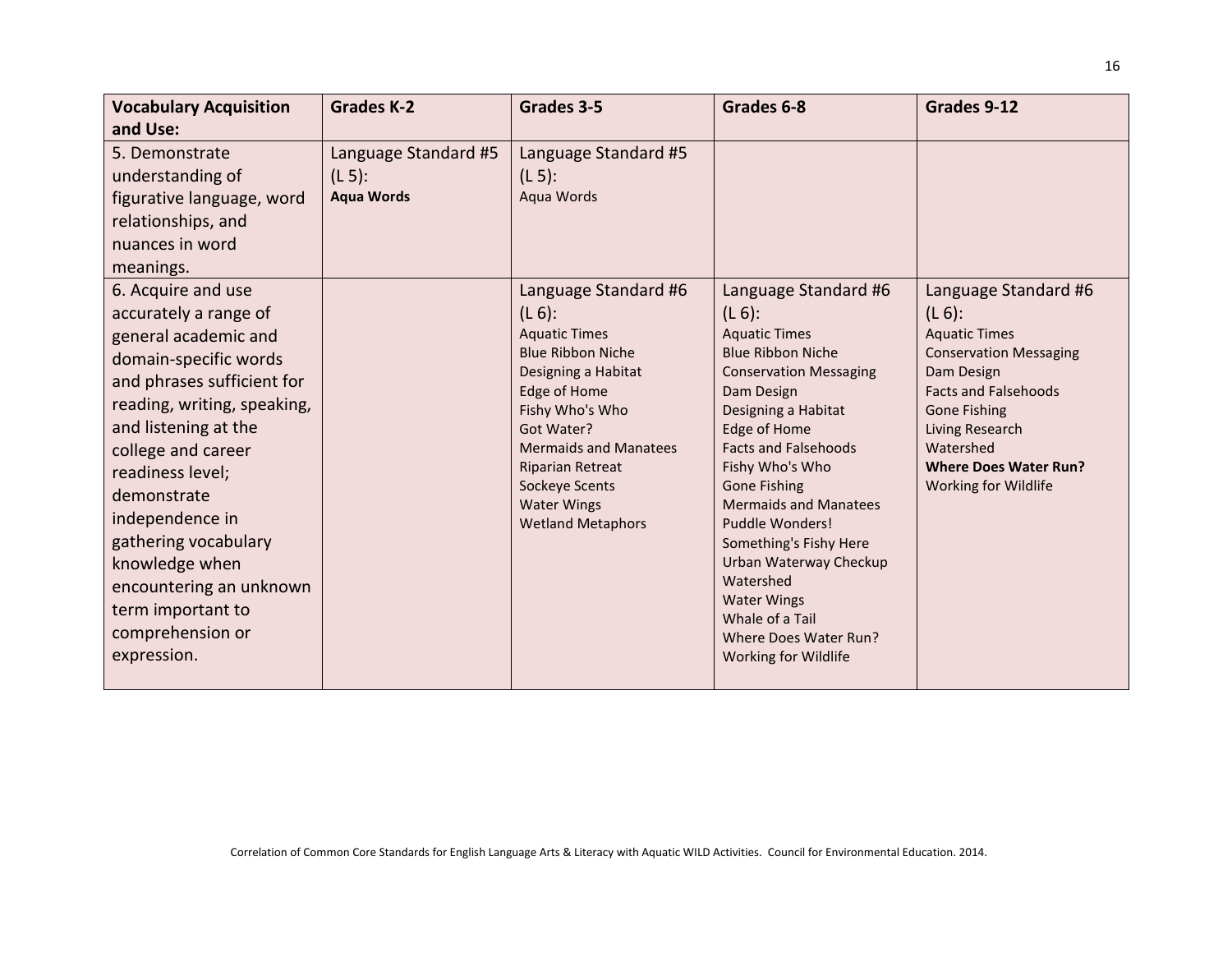## **Standards for Literacy in History/Social Studies, Science, and Technical Subjects Grades 6-8 and 9-12**

| <b>Reading Standards for Literacy in</b>      | <b>Aquatic WILD Activities</b>                                   |                             |  |
|-----------------------------------------------|------------------------------------------------------------------|-----------------------------|--|
| <b>History/Social Studies (RH)</b>            | (Bold activity names have a strong correlation to the standard.) |                             |  |
| <b>Key Ideas and Details</b>                  | Grades 6-8                                                       | Grades 9-12                 |  |
| 1. Read closely to determine what the         | <b>Aquatic Times</b>                                             | <b>Aquatic Times</b>        |  |
| text says explicitly and to make logical      | Dam Design                                                       | Dam Design                  |  |
| inferences from it; cite specific textual     | <b>Facts and Falsehoods</b>                                      | <b>Facts and Falsehoods</b> |  |
| evidence when writing or speaking to          | Fishy Who's Who                                                  | Living Research             |  |
| support conclusions drawn from the text.      |                                                                  |                             |  |
| 2. Determine central ideas or themes of a     | <b>Aquatic Times</b>                                             | <b>Aquatic Times</b>        |  |
| text and analyze their development;           | Dam Design                                                       | Dam Design                  |  |
| summarize the key and supporting details      |                                                                  | Living Research             |  |
| and ideas.                                    |                                                                  |                             |  |
| 3. Analyze how and why individuals,           |                                                                  |                             |  |
| events, and ideas develop and interact        |                                                                  |                             |  |
| over the course of the text.                  |                                                                  |                             |  |
| <b>Craft and Structure</b>                    | Grades 6-8                                                       | Grades 9-12                 |  |
| 4. Interpret words and phrases as they        |                                                                  |                             |  |
| are used in a text, including determining     |                                                                  |                             |  |
| technical, connotative, and figurative        |                                                                  |                             |  |
| meanings, and analyze how specific word       |                                                                  |                             |  |
| choices shape meaning or tone.                |                                                                  |                             |  |
| 5. Analyze the structure of texts, including  |                                                                  |                             |  |
| how specific sentences, paragraphs, and       |                                                                  |                             |  |
| larger portions of the text (e.g., a section, |                                                                  |                             |  |
| chapter, scene, or stanza) relate to each     |                                                                  |                             |  |
| other and the whole.                          |                                                                  |                             |  |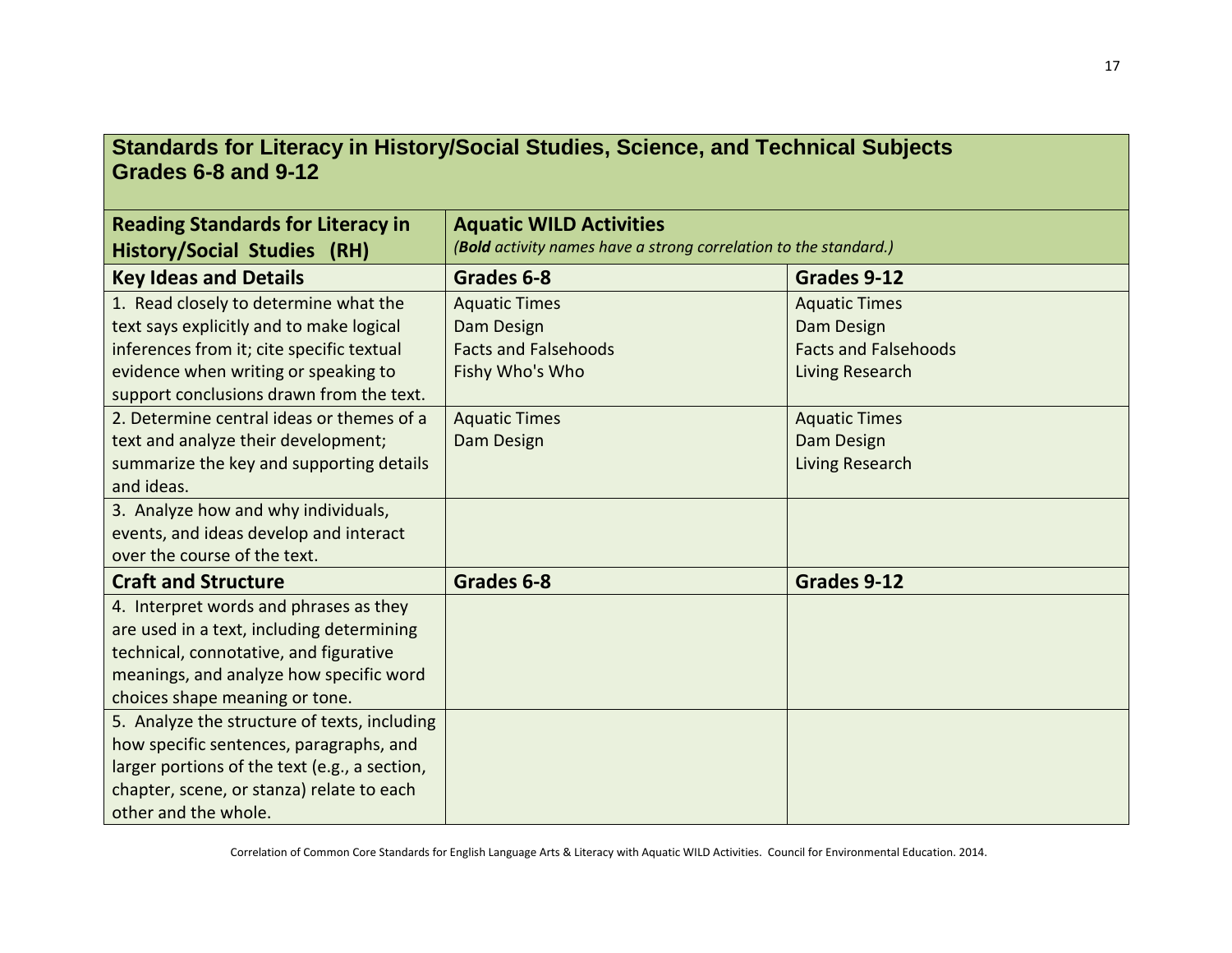| <b>Craft and Structure</b>                   | Grades 6-8                    | Grades 9-12                   |
|----------------------------------------------|-------------------------------|-------------------------------|
| 6. Assess how point of view or purpose       | <b>Facts and Falsehoods</b>   | <b>Facts and Falsehoods</b>   |
| shapes the content and style of a text.      | Fishy Who's Who               |                               |
| <b>Integration of Knowledge and Ideas</b>    | Grades 6-8                    | Grades 9-12                   |
| 7. Integrate and evaluate content            | <b>Aquatic Times</b>          | <b>Aquatic Times</b>          |
| presented in diverse media and formats,      | <b>Conservation Messaging</b> | <b>Conservation Messaging</b> |
| including visually and quantitatively, as    | Dam Design                    | Dam Design                    |
| well as in words.                            | Designing a Habitat           |                               |
|                                              |                               |                               |
| 8. Delineate and evaluate the argument       | <b>Facts and Falsehoods</b>   | <b>Facts and Falsehoods</b>   |
| and specific claims in a text, including the |                               |                               |
| validity of the reasoning as well as the     |                               |                               |
| relevance and sufficiency of the evidence.   |                               |                               |
| 9. Analyze how two or more texts address     | <b>Aquatic Times</b>          | <b>Aquatic Times</b>          |
| similar themes or topics in order to build   | Dam Design                    | Dam Design                    |
| knowledge or to compare the approaches       | Designing a Habitat           | <b>Living Research</b>        |
| the authors take.                            | Fishy Who's Who               |                               |
|                                              |                               |                               |
| <b>Range of Reading and Level of Text</b>    | Grades 6-8                    | Grades 9-12                   |
| <b>Complexity</b>                            |                               |                               |
| 10. Read and comprehend complex              |                               |                               |
| literary and informational texts             |                               |                               |
| independently and proficiently.              |                               |                               |
|                                              |                               |                               |
|                                              |                               |                               |
|                                              |                               |                               |
|                                              |                               |                               |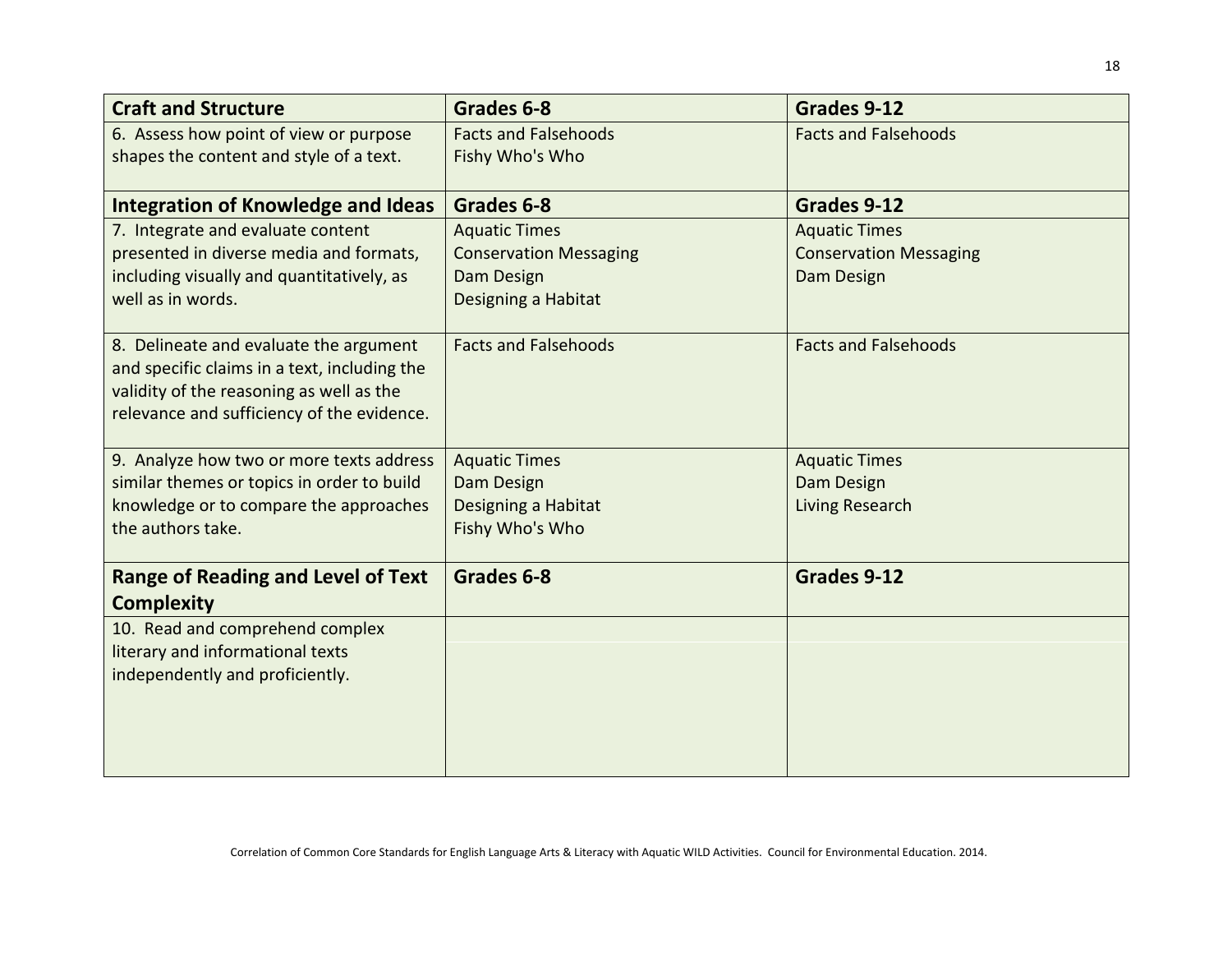| <b>Reading Standards for Literacy in</b>      | <b>Aquatic WILD Activities</b>                                   |                              |  |
|-----------------------------------------------|------------------------------------------------------------------|------------------------------|--|
| <b>Science and Technical Subjects:</b>        | (Bold activity names have a strong correlation to the standard.) |                              |  |
| Grades 6-8<br>(RST)                           |                                                                  |                              |  |
| <b>Key Ideas and Details</b>                  | Grades 6-8                                                       | Grades 9-12                  |  |
| 1. Read closely to determine what the         | <b>Aquatic Times</b>                                             | <b>Aquatic Times</b>         |  |
| text says explicitly and to make logical      | Dam Design                                                       | Dam Design                   |  |
| inferences from it; cite specific textual     | <b>Facts and Falsehoods</b>                                      | <b>Facts and Falsehoods</b>  |  |
| evidence when writing or speaking to          | Fishy Who's Who                                                  | Where Does Water Run?        |  |
| support conclusions drawn from the text.      | Where Does Water Run?                                            |                              |  |
| 2. Determine central ideas or themes of a     | <b>Aquatic Times</b>                                             | <b>Aquatic Times</b>         |  |
| text and analyze their development;           | Dam Design                                                       | Dam Design                   |  |
| summarize the key and supporting details      |                                                                  |                              |  |
| and ideas.                                    |                                                                  |                              |  |
| 3. Analyze how and why individuals,           | <b>Gone Fishing</b>                                              | <b>Gone Fishing</b>          |  |
| events, and ideas develop and interact        | <b>Puddle Wonders!</b>                                           | <b>Where Does Water Run?</b> |  |
| over the course of the text.                  | <b>Where Does Water Run?</b>                                     |                              |  |
| (Specific Standard: Follow precisely a        |                                                                  |                              |  |
| multistep procedure when carrying out         |                                                                  |                              |  |
| experiments, taking measurements, or          |                                                                  |                              |  |
| performing technical tasks.)                  |                                                                  |                              |  |
| <b>Craft and Structure</b>                    | Grades 6-8                                                       | Grades 9-12                  |  |
| 4. Interpret words and phrases as they        | <b>Where Does Water Run?</b>                                     | <b>Where Does Water Run?</b> |  |
| are used in a text, including determining     |                                                                  |                              |  |
| technical, connotative, and figurative        |                                                                  |                              |  |
| meanings, and analyze how specific word       |                                                                  |                              |  |
| choices shape meaning or tone.                |                                                                  |                              |  |
| 5. Analyze the structure of texts, including  |                                                                  |                              |  |
| how specific sentences, paragraphs, and       |                                                                  |                              |  |
| larger portions of the text (e.g., a section, |                                                                  |                              |  |
| chapter, scene, or stanza) relate to each     |                                                                  |                              |  |
| other and the whole.                          |                                                                  |                              |  |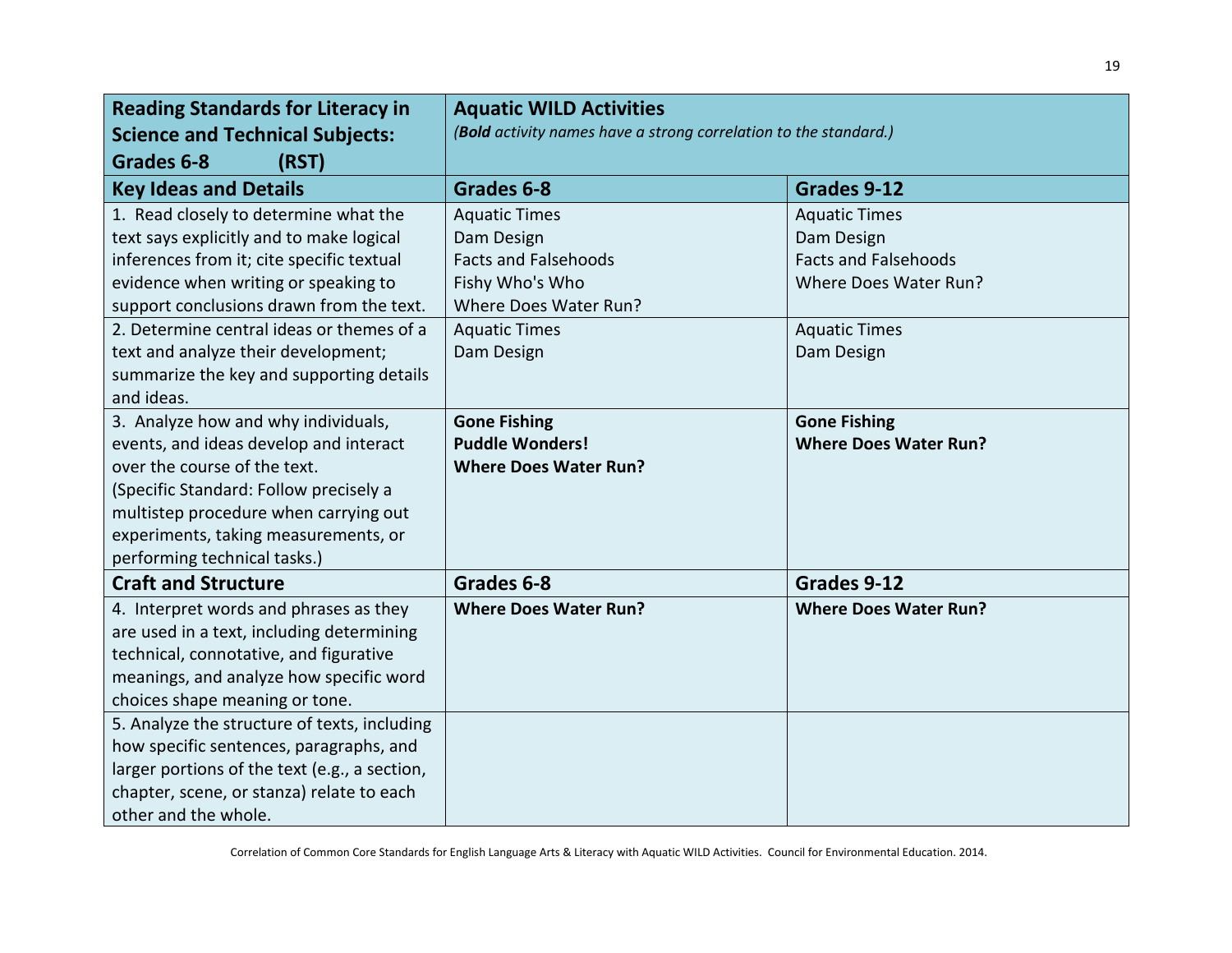| 6. Assess how point of view or purpose       | <b>Facts and Falsehoods</b>   | <b>Facts and Falsehoods</b>   |
|----------------------------------------------|-------------------------------|-------------------------------|
| shapes the content and style of a text.      | Fishy Who's Who               |                               |
|                                              |                               |                               |
| Integration of Knowledge and Ideas           | Grades 6-8                    | Grades 9-12                   |
| 7. Integrate and evaluate content            | <b>Aquatic Times</b>          | <b>Aquatic Times</b>          |
| presented in diverse media and formats,      | <b>Conservation Messaging</b> | <b>Conservation Messaging</b> |
| including visually and quantitatively, as    | Dam Design                    | Dam Design                    |
| well as in words.                            | Designing a Habitat           | Where Does Water Run?         |
|                                              | Puddle Wonders!               |                               |
|                                              | Where Does Water Run?         |                               |
| 8. Delineate and evaluate the argument       | <b>Facts and Falsehoods</b>   | <b>Facts and Falsehoods</b>   |
| and specific claims in a text, including the |                               |                               |
| validity of the reasoning as well as the     |                               |                               |
| relevance and sufficiency of the evidence.   |                               |                               |
|                                              |                               |                               |
|                                              |                               |                               |
| 9. Analyze how two or more texts             | <b>Aquatic Times</b>          | <b>Aquatic Times</b>          |
| address similar themes or topics in order    | Dam Design                    | Dam Design                    |
| to build knowledge or to compare the         | Designing a Habitat           |                               |
| approaches the authors take.                 | Fishy Who's Who               |                               |
|                                              |                               |                               |
|                                              |                               |                               |
| <b>Range of Reading and Level of Text</b>    | Grades 6-8                    | Grades 9-12                   |
| <b>Complexity</b>                            |                               |                               |
| 10. Read and comprehend complex              |                               |                               |
| literary and informational texts             |                               |                               |
| independently and proficiently.              |                               |                               |
|                                              |                               |                               |
|                                              |                               |                               |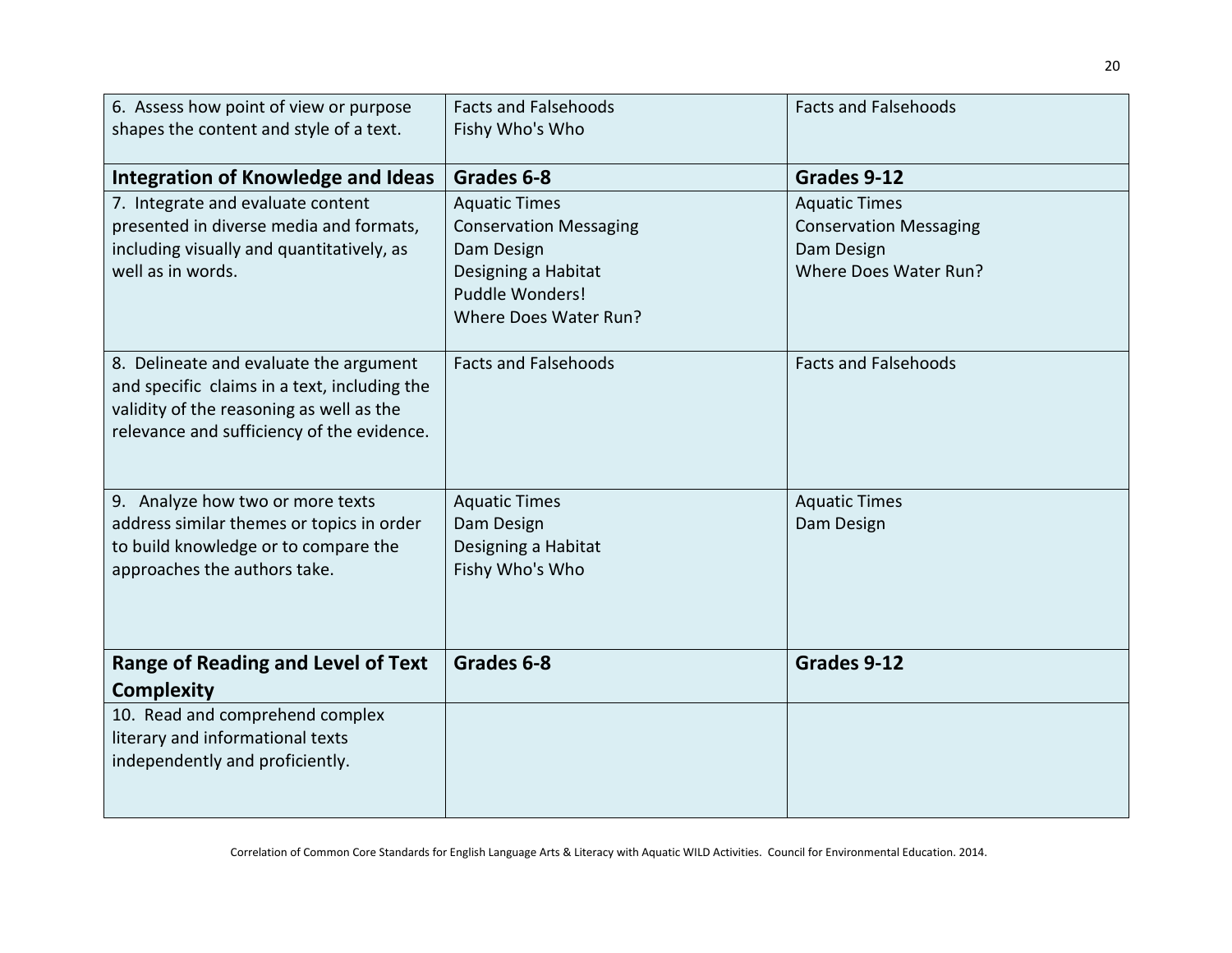| <b>Writing Standards for Literacy in</b><br>History/Social Studies, Science, and<br><b>Technical Subjects: Grades 6-8</b><br>(WHST)                     | <b>Aquatic WILD Activities</b><br>(Bold activity names have a strong correlation to the standard.) |                                       |  |
|---------------------------------------------------------------------------------------------------------------------------------------------------------|----------------------------------------------------------------------------------------------------|---------------------------------------|--|
| <b>Key Ideas and Details</b>                                                                                                                            | Grades 6-8                                                                                         | Grades 9-12                           |  |
| 1. Write arguments to support claims in<br>an analysis of substantive topics or texts<br>using valid reasoning and relevant<br>and sufficient evidence. | <b>Aquatic Times</b>                                                                               | <b>Aquatic Times</b>                  |  |
| 2. Write informative/explanatory texts to                                                                                                               | <b>Aquatic Times</b>                                                                               | <b>Aquatic Times</b>                  |  |
| examine and convey complex ideas and                                                                                                                    | <b>Conservation Messaging</b>                                                                      | <b>Conservation Messaging</b>         |  |
| information clearly and accurately                                                                                                                      | <b>Dam Design</b>                                                                                  | <b>Dam Design</b>                     |  |
| through the effective selection,                                                                                                                        | Edge of Home-Evaluation #1                                                                         | <b>Facts and Falsehoods-Optional</b>  |  |
| organization, and analysis of content.                                                                                                                  | <b>Facts and Falsehoods-Optional</b>                                                               | <b>Gone Fishing</b>                   |  |
|                                                                                                                                                         | Fishy Who's Who                                                                                    | <b>Living Research</b>                |  |
|                                                                                                                                                         | <b>Gone Fishing</b>                                                                                | <b>Watershed-Evaluations</b>          |  |
|                                                                                                                                                         | <b>Mermaids and Manatees</b>                                                                       | <b>Where Does Water Run?</b>          |  |
|                                                                                                                                                         | <b>Puddle Wonders!</b>                                                                             | Working for Wildlife-Extension & STEM |  |
|                                                                                                                                                         | <b>Watershed-Evaluations</b>                                                                       |                                       |  |
|                                                                                                                                                         | <b>Where Does Water Run?</b>                                                                       |                                       |  |
|                                                                                                                                                         | Working for Wildlife-Extension & STEM                                                              |                                       |  |
| 3. Write narratives to develop real or                                                                                                                  | This standard is not applicable as a                                                               | This standard is not applicable as a  |  |
| imagined experiences or events using                                                                                                                    | separate requirement.                                                                              | separate requirement.                 |  |
| effective technique, well-chosen details                                                                                                                |                                                                                                    |                                       |  |
| and well-structured event sequences                                                                                                                     |                                                                                                    |                                       |  |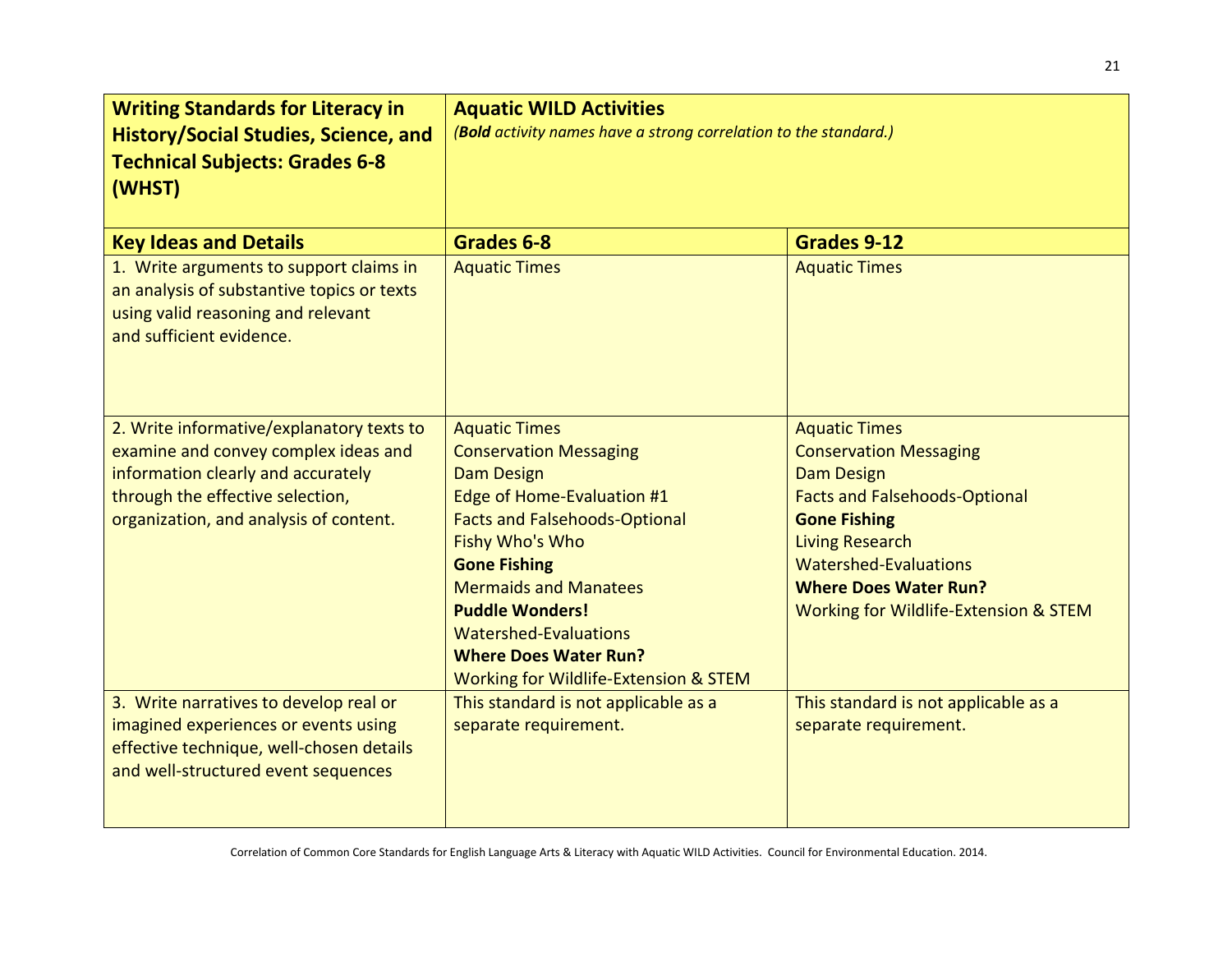| <b>Craft and Structure</b>                  | Grades 6-8                            | <b>Grades 9-12</b>                    |
|---------------------------------------------|---------------------------------------|---------------------------------------|
| 4. Produce clear and coherent writing in    | <b>Aquatic Times</b>                  | <b>Aquatic Times</b>                  |
| which the development, organization, and    | <b>Conservation Messaging</b>         | <b>Conservation Messaging</b>         |
| style are appropriate to task, purpose, and | <b>Dam Design</b>                     | <b>Dam Design</b>                     |
| audience.                                   | <b>Edge of Home</b>                   | <b>Facts and Falsehoods-Optional</b>  |
|                                             | <b>Facts and Falsehoods-Optional</b>  | <b>Gone Fishing</b>                   |
|                                             | <b>Fishy Who's Who</b>                | <b>Living Research</b>                |
|                                             | <b>Gone Fishing</b>                   | <b>Watershed-Evaluations</b>          |
|                                             | <b>Mermaids and Manatees</b>          | <b>Where Does Water Run?</b>          |
|                                             | <b>Puddle Wonders!</b>                | Working for Wildlife-Extension & STEM |
|                                             | <b>Watershed-Evaluations</b>          |                                       |
|                                             | <b>Where Does Water Run?</b>          |                                       |
|                                             | Working for Wildlife-Extension & STEM |                                       |
| 5. Develop and strengthen writing as        | <b>Aquatic Times</b>                  | <b>Aquatic Times</b>                  |
| needed by planning, revising, editing,      | <b>Conservation Messaging</b>         | <b>Conservation Messaging</b>         |
| rewriting, or trying a new approach.        | <b>Dam Design</b>                     | <b>Dam Design</b>                     |
|                                             | <b>Edge of Home-Evaluations</b>       | <b>Facts and Falsehoods-Optional</b>  |
|                                             | <b>Facts and Falsehoods-Optional</b>  | <b>Gone Fishing</b>                   |
|                                             | Fishy Who's Who                       | <b>Living Research</b>                |
|                                             | <b>Gone Fishing</b>                   | <b>Watershed-Evaluations</b>          |
|                                             | <b>Mermaids and Manatees</b>          | <b>Where Does Water Run?</b>          |
|                                             | <b>Puddle Wonders!</b>                | Working for Wildlife-Extension & STEM |
|                                             | <b>Watershed-Evaluations</b>          |                                       |
|                                             | <b>Where Does Water Run?</b>          |                                       |
|                                             | Working for Wildlife-Extension & STEM |                                       |
| 6. Use technology, including the Internet,  | <b>Aquatic Times</b>                  | <b>Aquatic Times</b>                  |
| to produce and publish writing and to       | <b>Conservation Messaging</b>         | <b>Conservation Messaging</b>         |
| interact and collaborate with others.       | <b>Dam Design</b>                     | <b>Dam Design</b>                     |
|                                             | <b>Facts and Falsehoods-Optional</b>  | <b>Facts and Falsehoods-Optional</b>  |
|                                             | <b>Puddle Wonders!</b>                | <b>Living Research</b>                |
|                                             |                                       |                                       |
|                                             |                                       |                                       |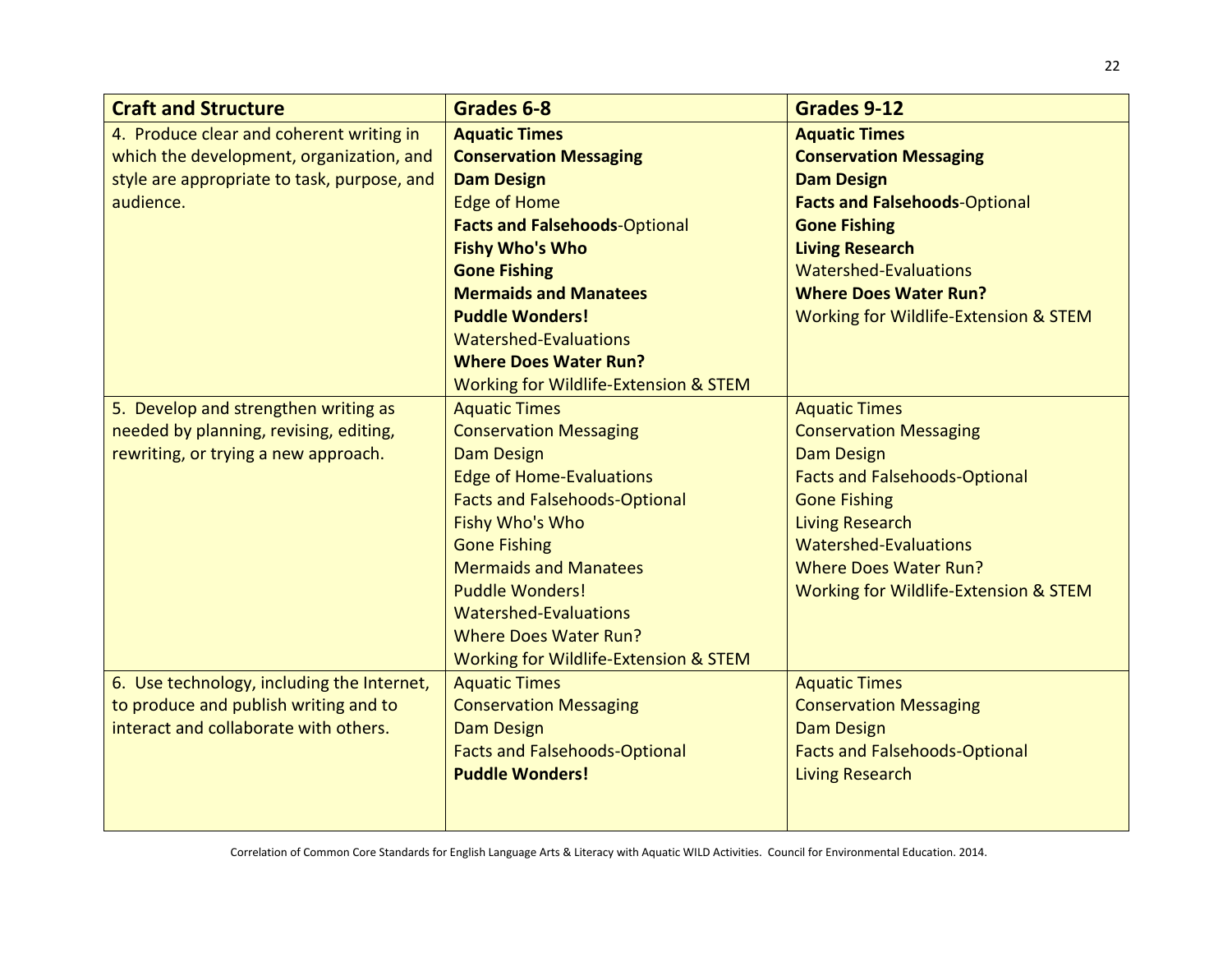| <b>Integration of Knowledge and Ideas</b>  | Grades 6-8                           | <b>Grades 9-12</b>                   |
|--------------------------------------------|--------------------------------------|--------------------------------------|
| 7. Conduct short as well as more           | <b>Aquatic Times</b>                 | <b>Aquatic Times</b>                 |
| sustained research projects based on       | <b>Blue Ribbon Niche</b>             | <b>Conservation Messaging</b>        |
| focused questions, demonstrating           | <b>Conservation Messaging</b>        | <b>Dam Design</b>                    |
| understanding of the subject under         | <b>Dam Design</b>                    | <b>Facts and Falsehoods-Optional</b> |
| investigation.                             | Designing a Habitat                  | <b>Living Research</b>               |
|                                            | <b>Facts and Falsehoods-Optional</b> | <b>Where Does Water Run?</b>         |
|                                            | Fishy Who's Who                      | <b>Working for Wildlife-STEM</b>     |
|                                            | <b>Mermaids and Manatees</b>         |                                      |
|                                            | <b>Puddle Wonders!</b>               |                                      |
|                                            | <b>Where Does Water Run?</b>         |                                      |
|                                            | <b>Working for Wildlife-STEM</b>     |                                      |
|                                            |                                      |                                      |
| 8. Gather relevant information from        | <b>Aquatic Times</b>                 | <b>Aquatic Times</b>                 |
| multiple print and digital sources, assess | <b>Dam Design</b>                    | <b>Dam Design</b>                    |
| the credibility and accuracy of each       | <b>Facts and Falsehoods-Optional</b> | <b>Facts and Falsehoods-Optional</b> |
| source, and integrate the information      | Fishy Who's Who                      | <b>Living Research</b>               |
| while avoiding plagiarism.                 |                                      |                                      |
|                                            |                                      |                                      |
|                                            |                                      |                                      |
|                                            |                                      |                                      |
| 9. Draw evidence from literary or          | <b>Aquatic Times</b>                 | <b>Aquatic Times</b>                 |
| informational texts to support analysis,   | <b>Dam Design</b>                    | <b>Dam Design</b>                    |
| reflection, and research.                  | <b>Facts and Falsehoods</b>          | <b>Facts and Falsehoods</b>          |
|                                            | Fishy Who's Who                      | <b>Living Research</b>               |
|                                            | <b>Mermaids and Manatees</b>         |                                      |
|                                            |                                      |                                      |
|                                            |                                      |                                      |
|                                            |                                      |                                      |
|                                            |                                      |                                      |